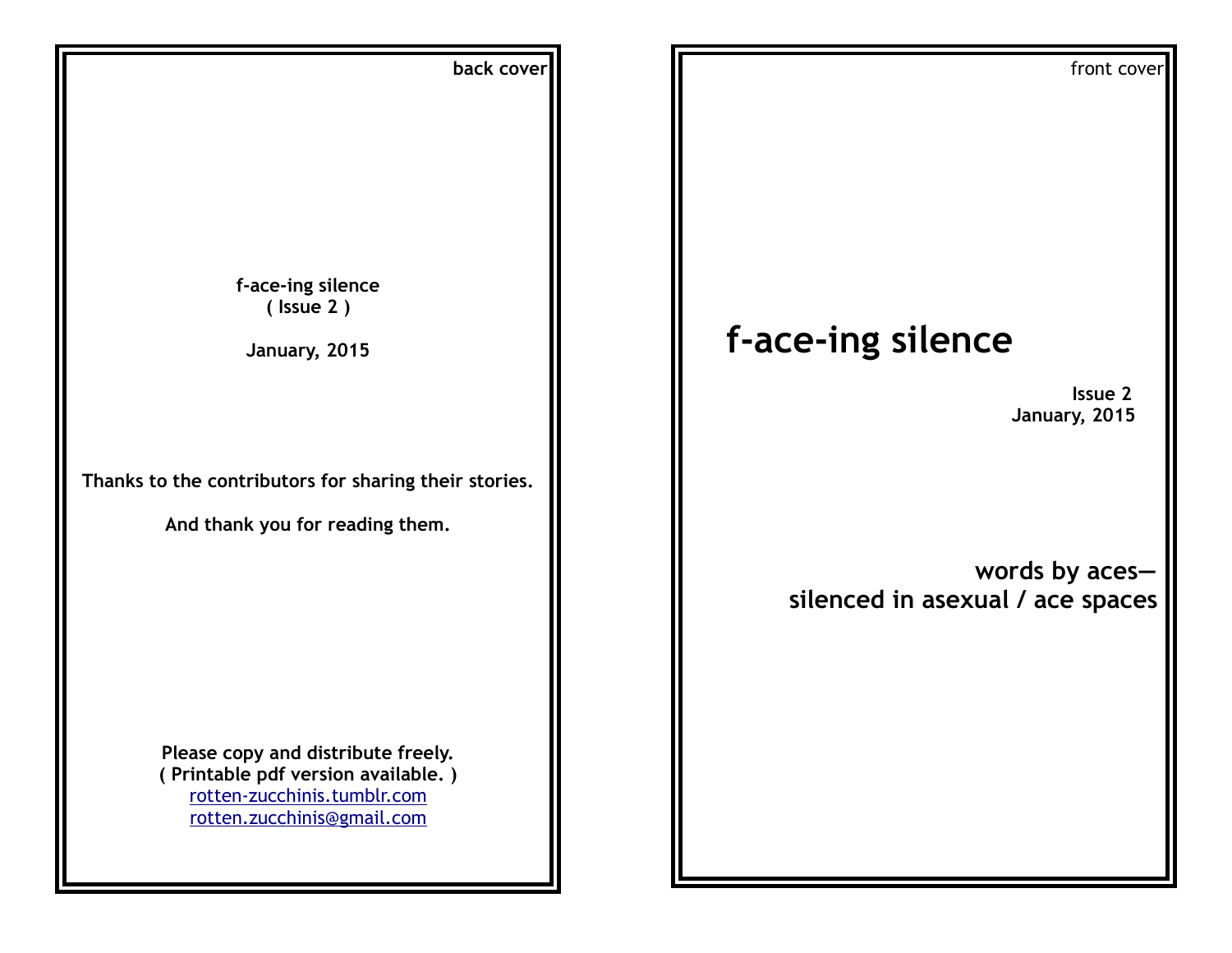# **Content Warnings:**

Content warnings ( cw ) are a "heads up" about topics that some people find upsetting. If they seem like "overkill" to you, please respect that they're for someone else. All writings in this zine address alienation and feeling / being silenced.

# **Definitions:**

**asexual:** experiencing little or no sexual attraction and / or sexual desire for sexual contact with anyone

**ace:** abbreviation for "asexual"; can also include the whole complex asexual spectrum ( e.g., grey- & demi- sexual )

**aromantic:** experiencing little or no romantic attraction and / or romantic desire for romantic relationships

**aro:** abbreviation for "aromantic"; can also include the whole complex aromantic spectrum ( e.g., grey- & demi- romantic )

**allosexual ( or alloromantic ):** common ace term for people who are *not* on the asexual spectrum ( or aromantic spectrum )— an alternative to simply calling people "sexual" (or "romantic")<sup>[1](#page-1-0)</sup>

**compulsory sexuality:** set of social attitudes, institutions and practices holding that a) *everyone should have or want to have* sex (of the "right" kind... or at all); b) empowerment equals having or wanting sex; and c) sex or sexual access can be "owed"

**amatonormativity:** the normative privileging / prioritising of romantic relationships above all other kinds of relationships— the social force treating romance as intrinsically superior to, or more intimate, important or "normal" than other kinds of relationships

# **Table of Contents:**

- *Content Warnings................................inside front cover*
- *Definitions.........................................inside front cover*
- *Table of Contents..............................................page 1*
- *Introduction.....................................................page 2*
- *Ongoing Call for Submissions..............................page 40*
- *Editorial & Formatting notes..................inside back cover*

**Word by aces— silenced in asexual / ace space:**

- Sebastian Grace*.................................................page 4* **"What's r( ace ) and RAD got to do with it? Musings of a transracially adopted asexual"** *cw: childhood trauma & abuse*
- Cinderella*........................................................page 8* **"Relationships"**
- the tetrad systematrix*........................................page 12*  **"disabled aroace multiple representation, and other improbabilities"** *cw: sexual abuse & coercion, survivor shaming, disablism*
- Laura*............................................................page 16*  **"Asexual community politics and sex aversion"** *cw: sexual violence, medical invalidation*
- Anonymous*.....................................................page 22* **[untitled piece re: being aromantic]**
- Omnes et Nihil*.................................................page 27* **"High School, Harassment & other Hindrances of an Aroace"** *cw: bullying, sexual harassment*
- E.M. Eccher.*....................................................page 36* **"Used"**
	- **"Secrets of the Assault"**

<span id="page-1-0"></span><sup>1</sup> There are good reasons to avoid calling people "sexual" to refer to their non-aceness. However, I find the term "allosexual" politically problematic, and I prefer less common alternatives like "z-sexual": [http://rotten-zucchinis.tumblr.com/post/105421963160/some](http://rotten-zucchinis.tumblr.com/post/105421963160/some-reflections-on-sexual-and-allosexual-ace)[reflections-on-sexual-and-allosexual-ace](http://rotten-zucchinis.tumblr.com/post/105421963160/some-reflections-on-sexual-and-allosexual-ace)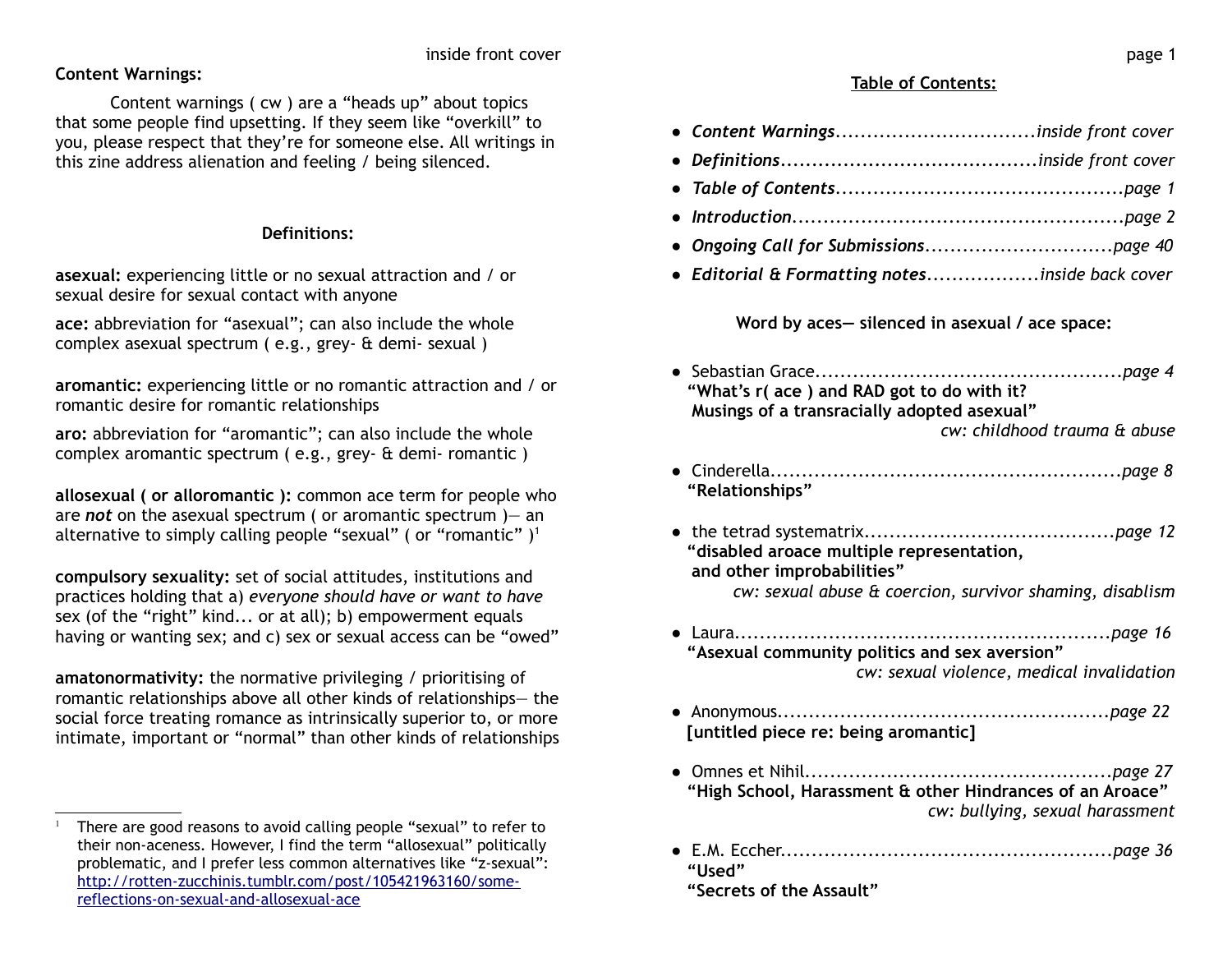# **Introduction**

The first issue of "f-ace-ing silence" happened sort of by accident. While I was searching for something else $2$ , I stumbled onto *the silence* ( not fictional sci-fi creatures ): it was an experience I won't forget.

I found aces in silence— aces f-ace-ing silence— alone. Their stories of silence needed an audience. They still do.

\*\*\*\*\*

Compiling this zine issue made it clear to me is that ace folks are going through similar struggles over and over again: every cohort's trials and accomplishments are lost to the next.

Conversations about doing non-sexual romantic relationships in various ways, and valuing non-romantic relationships and aromantic people are not new in ace spaces. It's disheartening that people working out these issues now don't have things any easier than aces agonising over them years ago.

Some of us cleared space for ourselves but we didn't build solid roads or leave behind maps. Some people can follow in our footsteps and forge their own routes with the tools / words we left behind. But many can't access those tools— some because their ace community connections are *offline*. But also, the tools aren't useful for everyone: some were crafted so as to be easy to use destructively... and often are— used against many of us.

We needed to do better- we still do (this amorphously heterogenous "we" of ambivalent ace meta-community ). Some aces face silence now because we didn't document our journeys in accessible ways. And there will be many others if we don't start. But there's more to the silence than that. Much of the silence lingers in *alienation from ace spaces*. Our own spaces reinscribe the marginalisation we face— for some especially.

We're familiar with the alienation of *being ace alone* in non-ace worlds. That's part of why we created ace spaces: to connect with each other across that void of silence and find ( and build ) community, together.

But realistically, ace "community" isn't for all aces. Some ace people and experiences are still left out of the dominant ace narrative ( by chance and by design ). Some are left behind or minimised in the pursuit of ace "visibility" and "acceptance" ( e.g., via respectability politics that only benefit a privileged few ). Some are actively silenced in ace spaces, *by other aces*.

And some  $aces - e.g.,$  ace PoC<sup>[3](#page-2-1)</sup> and / or ace survivors of sexual violence<sup>[4](#page-2-2)</sup> (among others) – have already affirmed their exclusion clearly... and certainly don't need me to point it out.

Silence isn't just a thing that the non-ace world does to us. It's also a thing we do to each other in various ways— and some of us a lot more than others. As broad structures of power and oppression play out in ace spaces ( as they do elsewhere ), some people bear their brunt. It's not random.

This zine has stories of aces struggling because what they're seeking in their own aces spaces just isn't there ( yet? ). Some of them are also stories of deliberate silencing or systemic omission— the taboo link between asexuality and trauma ( and racism ), and the often hostile community politics surrounding sex-aversion. Others are stories of simple omission.

The stories of hostile silence benefit from being published in a zine ( as opposed to on a blog ). Zines are potentially safer spaces for words that risk provoking backlash— it's hard to retaliate against a zine article— and a couple authors were able to share what they did here specifically because of that.

But at the same time, there are so many other stories that are still missing. And again it isn't random *which* silence *whose* stories— find space here, as in any given forum. The words in this zine are part of a much larger meta-narrative. ( And they might, or might not, resonate with your own silence. )

We need to pay attention to these vastly different stories, while recognising there are other stories too. These are all collective struggles, and nobody should have to face them alone.

— Omnes et Nihil

<span id="page-2-0"></span><sup>2</sup> I was trying to start a conversation about violence in queerplatonic relationships, with the zine "Rotten Zucchinis". That's still a work in progress, but if the topic resonates with you, the zine and ongoing info are here:<http://rotten-zucchinis.tumblr.com/rotten>

<span id="page-2-1"></span>[http://thingsthatmakeyouacey.tumblr.com/post/82945597477/it](http://thingsthatmakeyouacey.tumblr.com/post/82945597477/it-kind-of-is-when-it-comes-to-the-community)[kind-of-is-when-it-comes-to-the-community](http://thingsthatmakeyouacey.tumblr.com/post/82945597477/it-kind-of-is-when-it-comes-to-the-community)

<span id="page-2-2"></span>[http://queenieofaces.tumblr.com/post/95906995048/here-goes](http://queenieofaces.tumblr.com/post/95906995048/here-goes-everything)[everything](http://queenieofaces.tumblr.com/post/95906995048/here-goes-everything)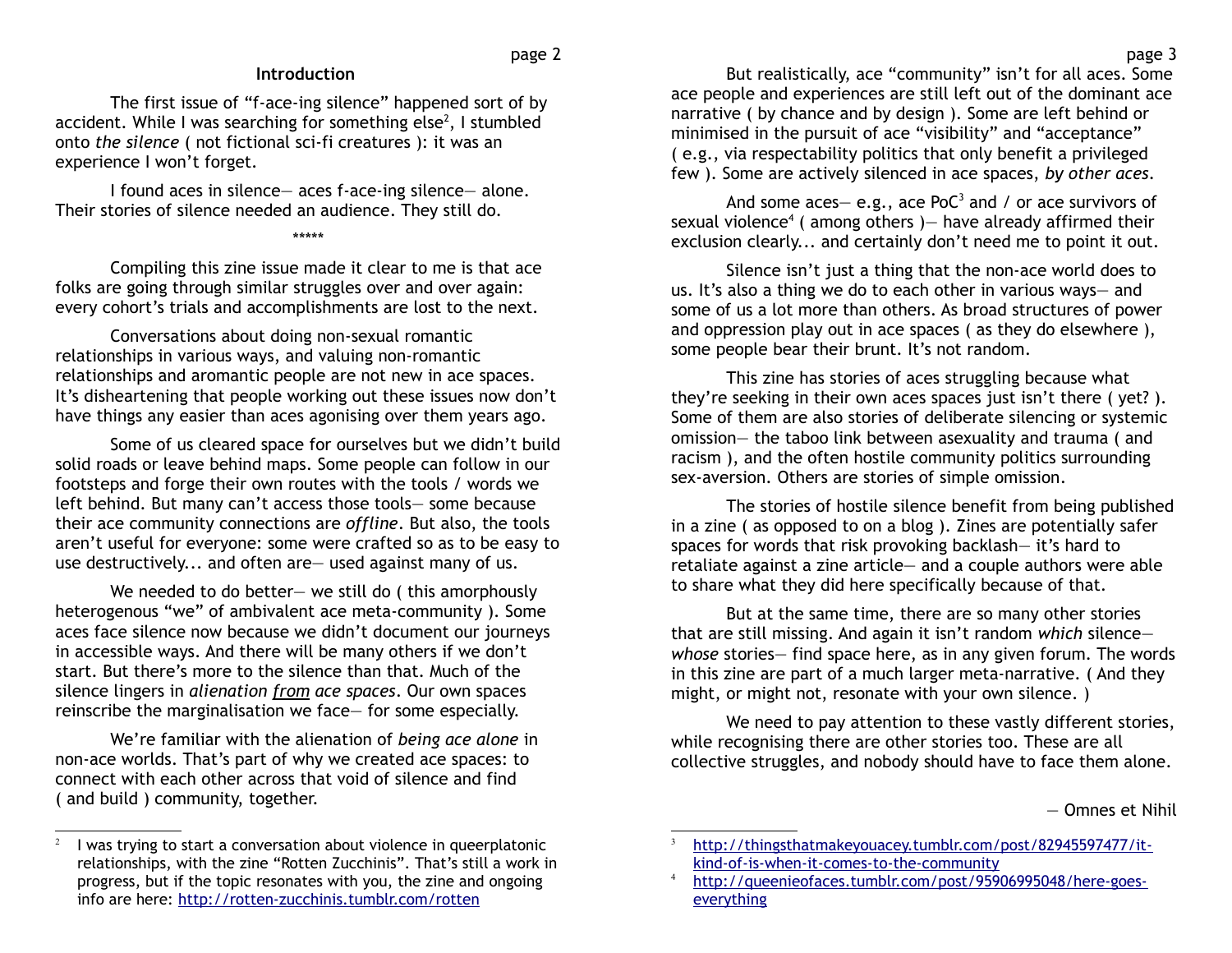**Sebastian Grace**

### *Bio:*

Sebastian is a genderfluid romantic asexual immigrant and transracial adoptee. She is of Chinese descent but grew up in England. Sebastian now resides in a large North-American city where she is a student and a writer.

## **"What's r( ace ) and RAD got to do with it? Musings of a transracially adopted asexual"**

*cw: childhood trauma and abuse*

When you meet me, I will not look at you. I will look at the space behind you, your hands, or your clothing – anywhere but your eyes. I remember that it is social convention to look people in the eye so I redirect my gaze, but I am too late; you have already noticed.

I am not being rude: I have reactive attachment disorder ( RAD ).

I was born sometime in late February or early March in the '90s, in a tiny Chinese village. I spent the first four months of my life in an orphanage, without meaningful human interaction and without adequate mental stimulation. When my parents adopted me, I was incapable of engaging with people.

I don't know how to react to touch and emotion. Among the characteristics of RAD are difficulties communicating emotionally, an aversion to touch, control issues, and a lack of conscience with the absence of guilt, remorse, or regret.

I could never figure out how to make friends in school and it wasn't for lack of trying. I found people with similar interests and hobbies, but in the end my emotional unavailability damaged my relationships with them.

When my relatives hug me, I have to consciously make myself hug them back. My facial expressions do not match what I feel, and my voice remains a steady monotone unless I remember to vary it. I hate being touched and I do not like being looked at directly. My parents tried to correct my behaviour, pointing out the instances where I did not make eye contact or when my physical responses were inappropriate.

Since I grew up believing that something was wrong with me, I believed the same when it came to my asexuality. In the heteronormative world of compulsory sexuality, it never occurred to me that, if I didn't like any form of physical interaction and sex especially, that there could be a word for that and that such a word could refer to a sexual orientation.

When I realised that I didn't like sex, which seemed to be the only way to validate a romantic relationship, I assumed that this was just another part of me that had to be corrected.

I made every mistake in the book. I thought I had to have sex to know for sure that I didn't like it, so I did. I tried again, under the assumption that I was doing it wrong, or that I hadn't found the right person. I experimented. I consented willingly multiple times with different people but eventually gave up. Once, I told a partner that I didn't care whether or not we had sex. We still had sex.

I started to avoid my romantic partners out of fear that we would have sex when we saw each other. I felt like I could not articulate that I loved them and found them attractive, but I didn't want to have sex. I couldn't tell them that I was not able to meet their expectations and sexual needs.

I could never bring myself to share personal problems with them either, even though they told me theirs. They cried and protested that they wanted to help me and I coldly refused to let them. I couldn't explain my feelings to them in a way that I deemed accurate or satisfactory, so I never even tried.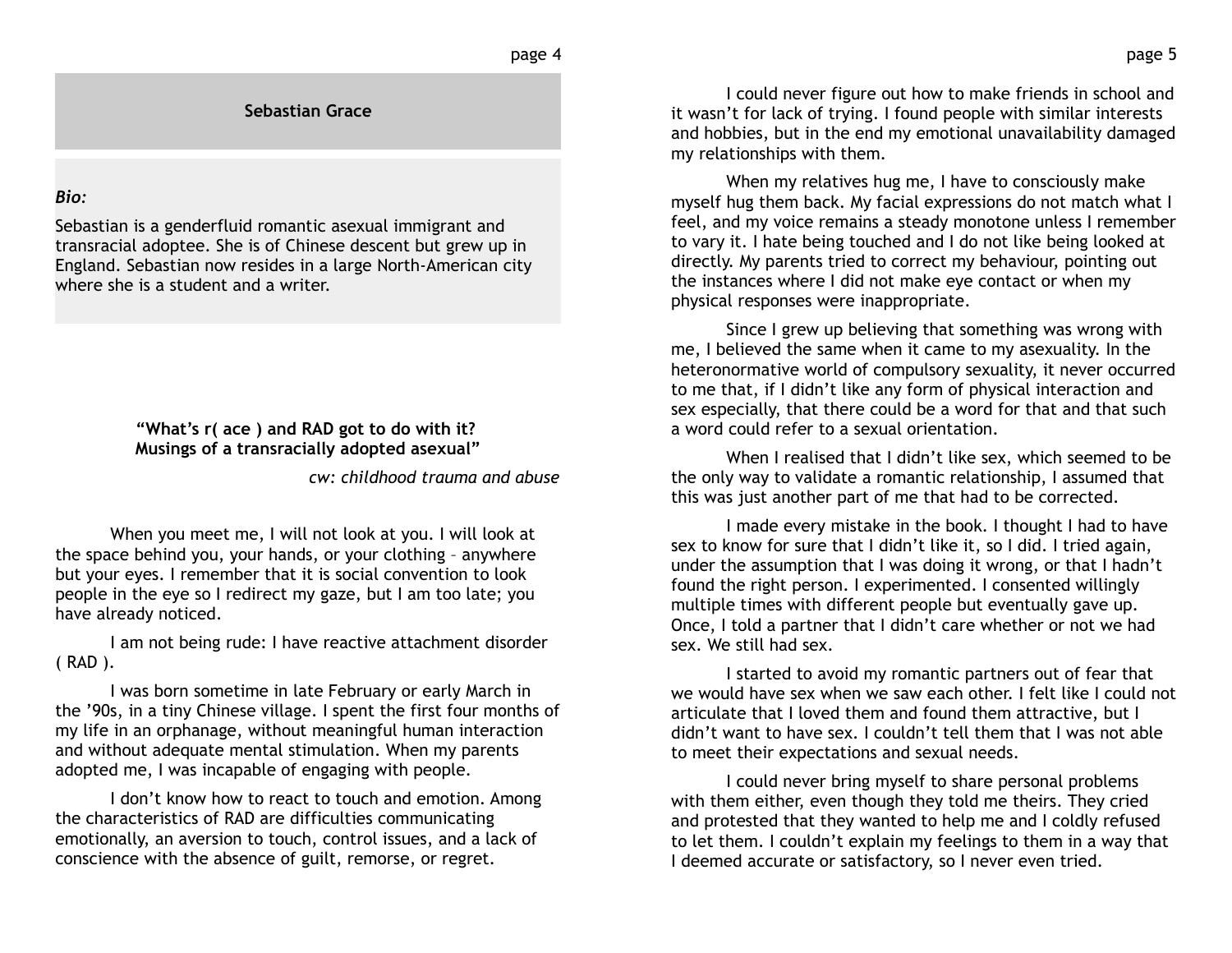Asexual survivors of trauma and abuse, as well as aces with disabilities are consistently excluded from ace spaces because our existence defies the asexual ideal. The normative asexual community does not like us. We make asexuality too difficult to explain to the public. Representing us is too much work – we're too diverse – and it is easier for them to pretend we don't exist.

According to mainstream asexual educators who want to reassure the public, there is no need to worry: asexuals are just like you. Asexuals aren't abused, there's nothing wrong with asexuals, nothing causes asexuality, asexuals are "normal". Apparently we're just people who don't want to have sex.

Yet, many of us are not "normal". Discovering asexuality was pivotal for me and I immediately linked it with my RAD, but my own community told me that I couldn't claim the identity. The relationship between my experiences and my asexuality should not have a bearing on the legitimacy of my orientation.

I admit that I don't know the causes of asexuality or whether there can be a cause at all but for me, my history led me to the conclusion that I was asexual.

Not that I ever really felt that I could claim the label comfortably and fit in with the community. When I first learned of asexuality, I registered it as a white orientation– an identity that belonged to white people only. I didn't know any asexuals of colour or racialised aces and my own prejudices probably played into the assumption as well.

Visibility, especially when race and ethnicity are involved, is crucial to defining asexuality. When the voice of asexuality is white, when the photographs of asexuals at Pride are of white aces, when the people spreading information about asexuality are all white, aces of colour are left out.

Being an asexual of colour and an ace whose narrative does not fit the ideal mould is difficult. There is no space for us when all the dialogue is between white, neurotypical, untraumatised aces. Representation matters more than I can explain. When I was struggling to validate my asexuality, I looked everywhere for something, anything, that could be a sign that I was right.

I looked at the literature of asexuality and I looked at the media. There was no indication that people like me could be asexual or that they even existed.

The immense dislocation I felt, and continue to feel, from my personal relationships and from my family is actually magnified within the ace community. Sometimes, I believe that it is my failure to interact effectively with the community that means I can't participate in it, and it's difficult not to feel that way when the community tells me that I'm right – my other issues prevent me from actually being asexual.

The anti-trauma discourse in asexual spaces is violent. I know other aces are affected too, especially considering the statistics on violence and trauma experienced by racialised people and the notable dip in quality and frequency of the healthcare we receive. We are a visible minority within a marginalised group who are silenced and told to leave our own space.

I have never heard or read anything about asexuality and transracial adoption. There is of course, so much more to say. While my experience is unique, there are parts that will resonate with other transracially adopted aces. For me, being transracially adopted highlights the intersection of race and trauma. Our identities are disclaimed through the denial of our asexualities due to trauma and its lasting effects, as well as through systematic erasure of aces of colour.

It is hard to shout constantly into a vacuum. This is the first time I have written about these specific experiences with regard to my asexuality and I vow that it will not be the last. If the asexual community will not break the silence, I will. We are more than possibilities, potentials, or speculations; we are actualities. Our narratives are important– they will pave the way for other asexuals from other marginalised communities to a space that should have been ours all along.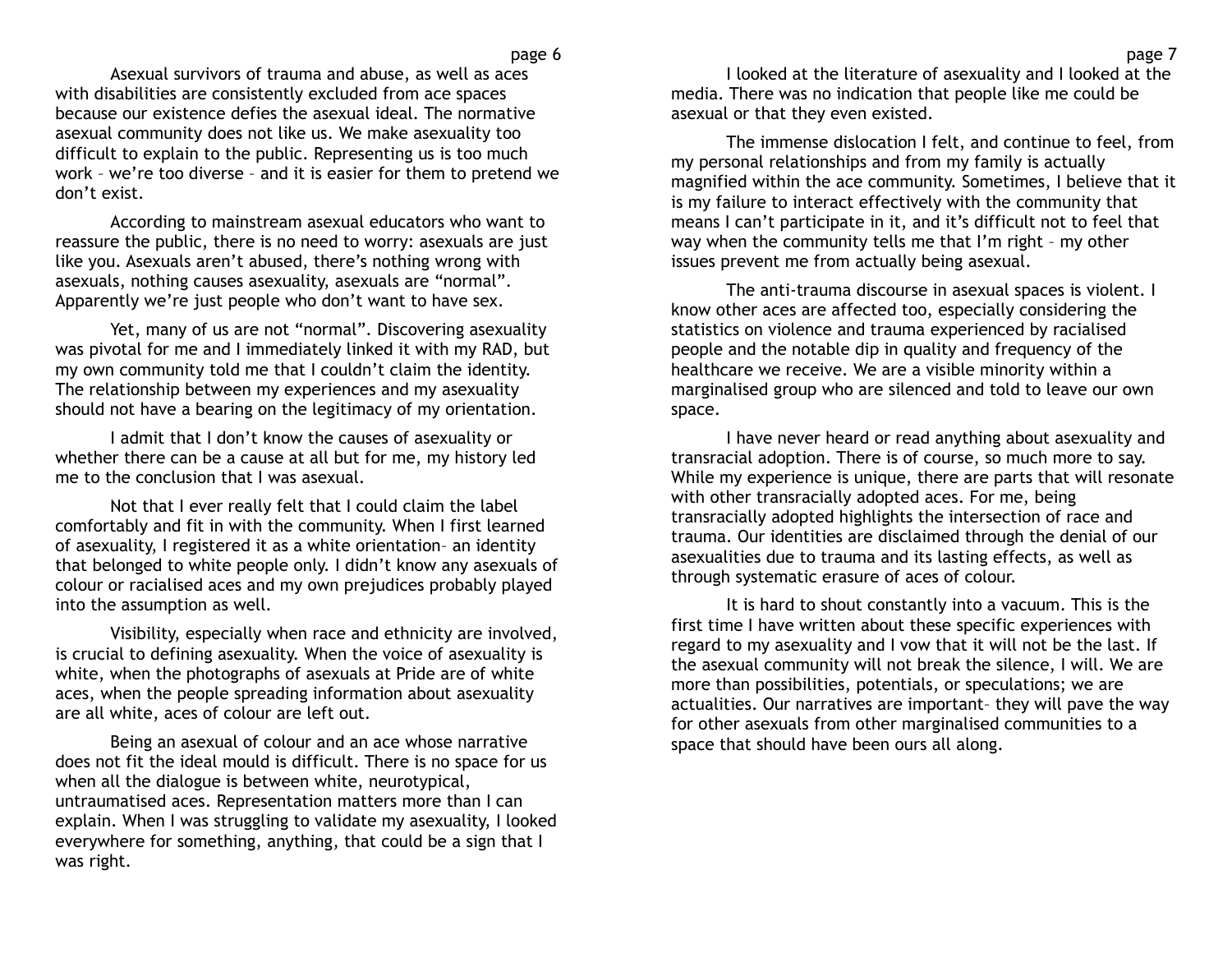### \*\*\*\*\*\*\*\*\*\*\*\*\*\*\*\*\*\*\*\*\*\*\*\*\*\*\*\*\*\*

People from my local Ace meetup are very inclusive but I feel excluded because I am not a typical Ace. I'm not really Ace but sex is compromised due to my chronic illness. I feel like I am an outsider that doesn't belong and that is hard to understand. I find men attractive and so I long for partnership with one. From my experience with my local Ace meetup this makes me unique.

I am sure there are other Ace women and men who feel the same way. I have met other Aces that longed for partnership but, unlike me, they were gay. I think there are also a few hetero romantic women but I have not interacted with them. My local Ace meetup has only recently grown. For a while I kept to myself and did not share what I was feeling with others from the group.

\*\*\*\*\*\*\*\*\*\*\*\*\*\*\*\*\*\*\*\*\*\*\*\*\*\*\*\*\*\*

### **"Relationships"**

\*\*\*\*\*\*\*\*\*\*\*\*\*\*\*\*\*\*\*\*\*\*\*\*\*\*\*\*\*\*

**Cinderella**

I am East Indian, 32 years of age, I identify as a female heteroromantic asexual. After I got diagnosed with a chronic illness I lost my sex drive and my desire for sex. Luckily for me I didn't have to face this new reality alone. I found a local Asexual group that meets once a month. The group is very inclusive. I have never felt excluded because I have a disability or because of whom I am. I found a supportive, friendly bunch of people my

*Bio:*

age.

Sex is overrated!! As someone who is transitioning for being sexual to asexual you can take my word for it. It's not at all what Hollywood portrays it to be. That is why not having sex is not that hard! I find men attractive but can't picture myself sleeping with them.

I have the desires for partnership of a sexual women and am looking for my place in this new world. Sexual men desire me and make me feel beautiful. That makes me happy but I have to turn them down, sometimes against my own desires. I long for partnership with an asexual man but asexual men don't desire me and don't make me feel beautiful.

When I hang out with asexual folks I feel like it belong, but not completely, because the individuals there are happy single and would never dream of pairing up. I am changing and learning every day, adapting to this new way of life and redefining myself.

\*\*\*\*\*\*\*\*\*\*\*\*\*\*\*\*\*\*\*\*\*\*\*\*\*\*\*\*\*\*

The takeaway message I got from the 2014 Asexuality conference in Toronto was that there are other relationships, that are not the standard romantic relationship, that is so common in society, that matter just as much.

Everyone in my life seems to have a romantic partner or are striving to get one. That is the culture I come from, that is the norm. Since I have been a teenager I have dreamt of meeting the right man, of finding MY romantic partner. My definition of a romantic partner is someone to love, to share my life with, someone with who to share victories and defeats, joy and sorrow. My pain should be their pain and vice versa.

I didn't choose my family and they didn't choose me. They are stuck with me, and I with them. What is nice about friends is that you get to chose them. Friends can become family with the right cultivating. Friends can love you and care about you deeply too. Friends are the family you get to chose.

A lot of things can stem from friendship. Deep character change can only be done through deep friendship and in my opinion your partner must be your best friend before all things.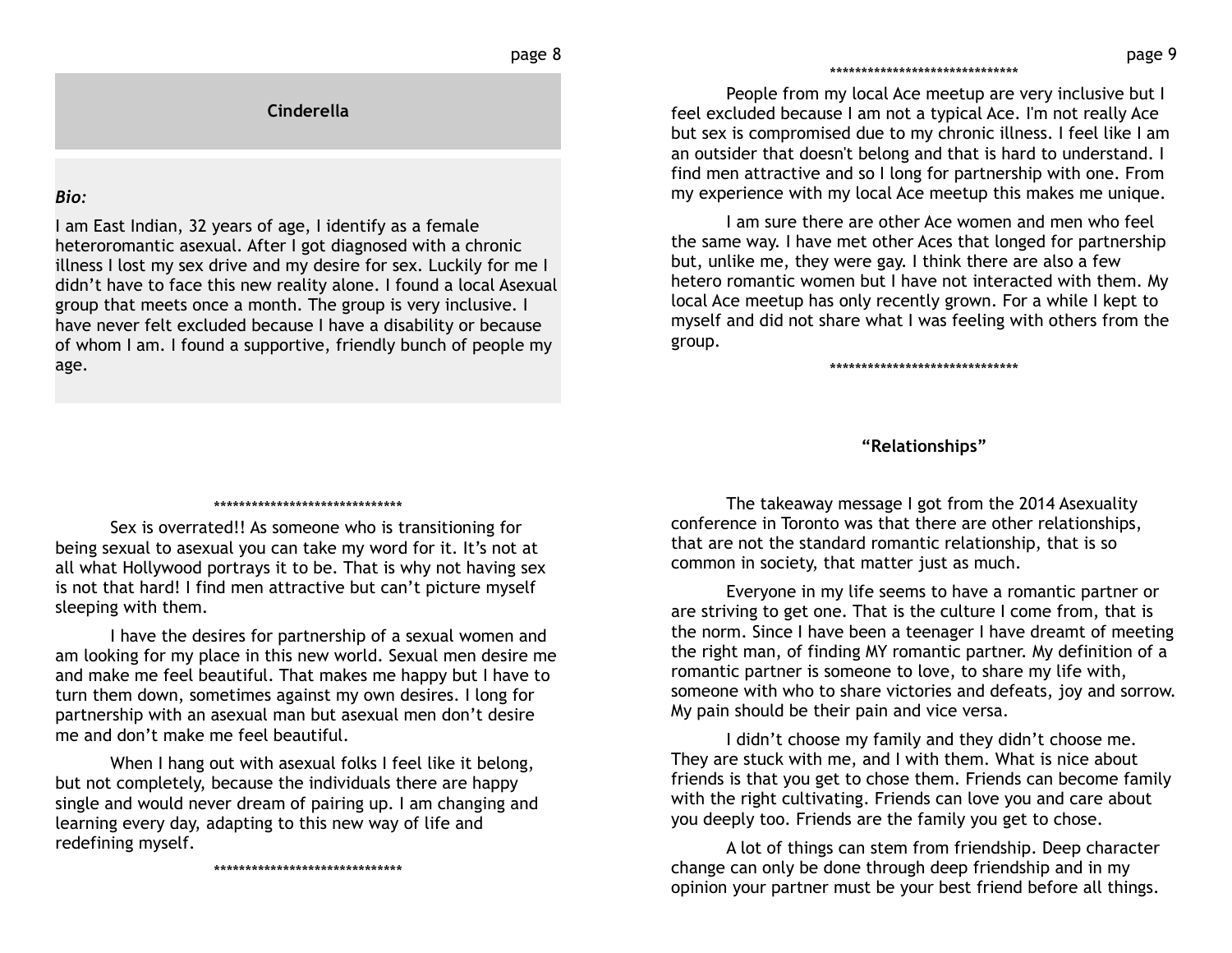I just trained with Women Speak Out for 12 weeks. It was an intensive course on public speaking to make social change. Women Speak Out is under Working for Change, an alternative business that hires psychiatric survivors. I trained with 12 resilient and inspiring women with whom I created a strong bond. I recently had dinner with some of the girls. I felt supported and I thought how wonderful cause I didn't have to have sex with anyone to form a strong bond.

I use to be so caught up on finding a romantic partner that almost everything I did was to find my him. In 2011 I started going to asexual meetups with the hope of finding my asexual significant other.

When I saw him nowhere in sight I stopped going, until I sent an email to one of the members who was very supportive of me and my disappointment. I saw how supportive zhe was and I started going to meetups again with open eyes this time. I was no longer in the suffocating cube I had created for myself.

Individuals who organize meetups will always keep me in mind when they do so. They are supportive and try to include you as much as possible. They will try to pick an accessible venue if they can. They take the time to make sure I am ok and don't feel excluded because of my disability.

Maybe I don't need that romantic partner. Maybe the friendships in my life should be cultivated and valued just as much. I don't want to confuse loneliness with my desire for a romantic partner. There are other remedies to loneliness. The problem is really with my narrow frame of mind.

Maybe I am giving the romantic partner relationship too much importance. It's not the end of the world if you don't have a partner. Maybe I don't really know what it means to have a partner. What am I really looking for? Do I really know what I'm looking for? It's probably not a bed of roses like I imagine it to be

I use to think, if only I had the right man I would be happier and I was only hurting myself because I didn't. Would I be happier if I had a romantic partner or is it an ideal I have created for myself as a result of society's conditioning? I have to rise above all the conditioning that limits me. There is no fulfilment unless I am willing to let go of my conviction that I need to find the right man to be happy.

I don't need to depend on someone else for my happiness. I have to stop being the slave of my ideals. Being a slave to my ideals only creates self created unnecessary unhappiness.

True love, to me, is unconditional. I know it is rare. I know true love between two individuals exists and I sometimes see it around me. I wish I was an aromantic asexual, but I'm not. However, my aromantic friend told me that being aromantic doesn't solve anything. I want a man who will like me for who I am. Someone that inspires me and who admires me.

Sex is not a big deal to me. It's so overrated. I want maybe an open relationship, with a man that finds me attractive or a relationship with an asexual man that also finds me attractive. I really don't fit any box but do believe I will find my place on earth.... some day!!!

In my inexperienced frame of mind I have decided that I will not give up on looking for true love. I don't know if people who are not those who created you can love you unconditionally. Maybe a significant other doesn't love you unconditionally but gets close to it.

I will keep looking. I don't know if I will ever find him, but if I can find people as inclusive as the folks I met at my local ace meetup, and as wonderful as the women I trained with in Women Speak Out, then maybe I will. In the meantime I will cultivate my relationships, nurture them and value them highly with the amazing people around me.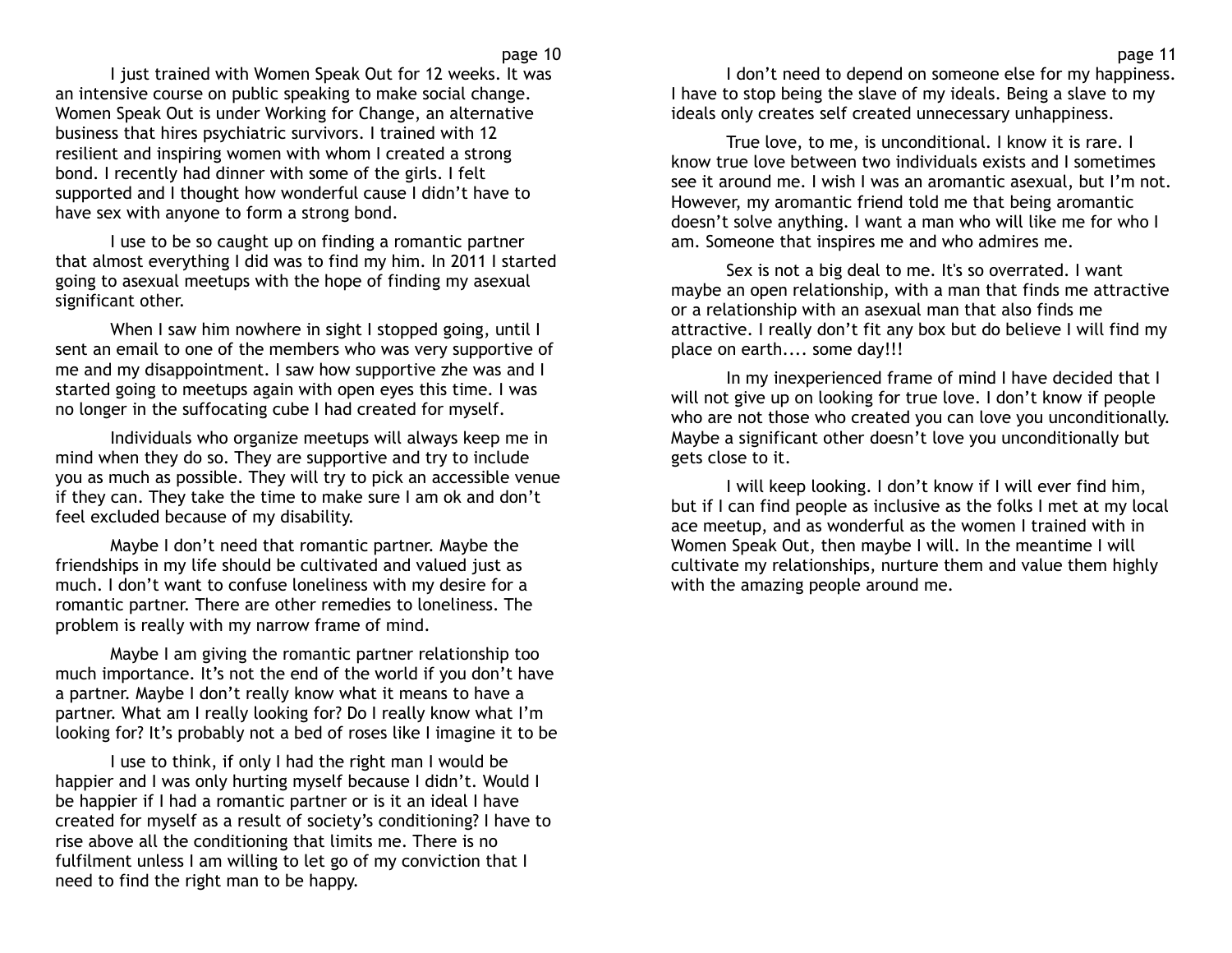**the tetrad systematrix**

## *Bio:*

we are an aroace schizophrenic multiple system of 20 beings in one 24-year-old white autistic physically disabled body. we like cats very much and one of us is one.

## **"disabled aroace multiple representation, and other improbabilities"**

 *cw: sexual abuse, sexual coercion, survivor shaming, disablism*

we don't track the #asexual tag on tumblr. we're asexual ( though some might question our use of the word ) and aromantic ( though we often feel like a big faker ), and we basically live on tumblr. our disabilities ( or rather the world's refusal to accommodate them ) make it impossible to go outside 99% of the time, and an internet connection is the only way we maintain contact with the rest of the world.

but we don't track the tag.

when we read what we're going to call Mainstream Ace Discourse, we're faced with the reminder that to the majority of aces - or at least those whose posts get the most notes and whose voices are the loudest - we personally simply don't exist, or we only exist tacked on to seem Ally-ish.

the most popular online ace spaces have proven themselves again and again to be unwelcoming and downright dangerous for anyone who isn't white, thin, fairly middle-class, enabled, cis and ( preferably hetero- ) romantic.

as a physically disabled, schizophrenic autistic multiple system of trauma survivor nonbinary aroace dykes, we feel the alienation of "mainstream" ace discourse like a slap in the face and we can only imagine how much worse that would be if we weren't white, since ace spaces tend especially to reproduce all the same oppressions people of colour face elsewhere in white supremacist society[\*].

the messages we see most often are that asexuality doesn't have to come from trauma, that it's totally okay to have sex if you're asexual, that aromanticism and sex repulsion are totally separate things from asexuality and that you should never assume an asexual person doesn't want to have sex with you.

there are some truths among the harmful words, but we have to wonder why these are the ones most loudly spoken and why they come packed with so much dangerous sexualamatonormativity.

no, not all asexuality comes from trauma. but making that the first bullet point in your pamphlet or ace awareness post shoves asexual trauma survivors / victims under the bus and fails to show how the continued insistence that aces cant be or usually aren't trauma survivors continues to traumatize us and invalidate our aceness.

we are exhausted by reminders that it's okay to do things that everyone tells you to do to be Normal, as if we didn't already know, as if we hadn't been told our whole life that having sex as compromise was a-okay and that no one should assume we don't want to have sex with them and that it's as simple as placidly agreeing to do something to make your partner happy no matter what you want and emptying one's mind of the selfish desire for bodily autonomy.

as if we didn't already know that the perfect image of an asexual is a romantic one who Still Wants a Relationship and for whom "relationship" of course means "romantic relationship" and who is Normal just without the sexual attraction part.

so it seems pointless to us to have ace-friendly spaces that still try to shove compulsory sexuality down ones throat even if the compulsory sexual *desire* part is left out, and act like sex-repulsed trauma survivor asexuals are somehow ruining it for everybody else by questioning compulsory sexuality in ace spaces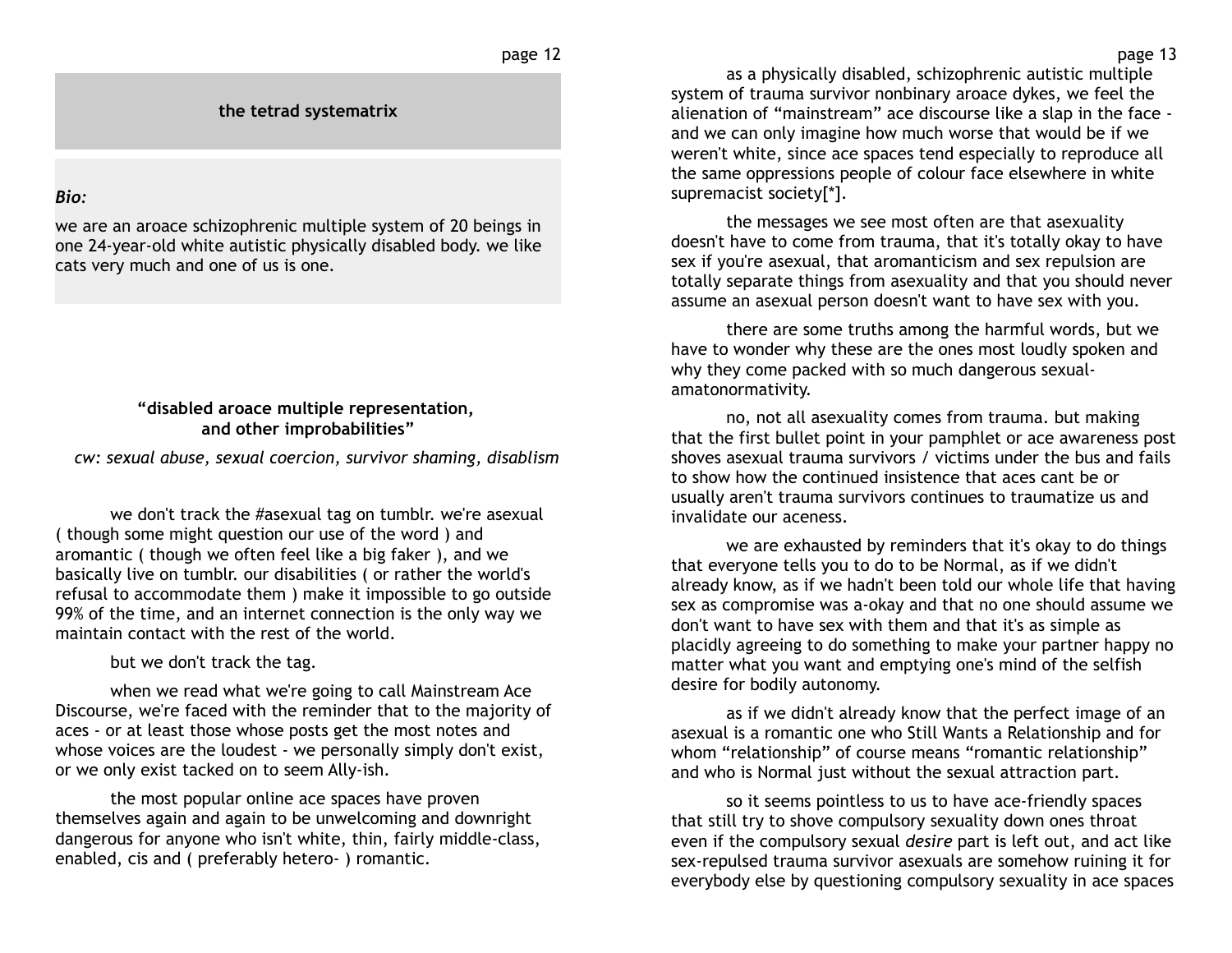we've seen actual asexual people go so far as to write enthusiastic cheerful articles on how to seduce an asexual – of course rushing to assure us that they don't mean "seduce," oh no, they just mean waiting for an opportunity and taking it... which is of course exempt from the possibility of coercion, because Positivity and Consent... or something?

there's also the popular idea that anyone can enjoy sex whether or not they experience desire or attraction, without acknowledging those of us for whom sexual contact has always been physically painful and emotionally scarring because we never got the choice to say no.

of course this sex-positive asexual discourse generally fails to recognize that it's a violation to sexualize *anyone* without their consent, and that it's a problem to view absolutely everybody as a potential sexual object and consent as a series of polite formalities to be rushed through so you can say later you did nothing wrong.

and although in recent years we have excitedly watched a small community of physically disabled / traumatized / autistic / multiple aces coalesce on tumblr, we still see hardly any representation of disabled aces in mainstream ace or disability discourse. mainstream ace discourse tends to forget about those of us too disabled to participate in capitalism, since it tends to be fairly overwhelmingly liberal, and popular disability discourse re: queerness tends to forget we exist most of the time.

popular disability justice writing tends to resist the desexualization of disabled bodies by insisting that we are all Sexual Beings, even the disabled ones, and that it's basically unthinkable that ace could be a sexual orientation of its own *and* empowering to claim as ( often hypersexualized! ) disabled beings.

so what we have here, in our personal experience, is a big old tangle of mainstream ace discourse ignoring the experiences of trauma survivors, which allows us to get further traumatized in the name of sex positivity, which in turn makes us more disabled and unable to access ace discourse, and when we're inevitably bounced out of ace spaces into disabled ones they bounce us right back out.

and that's ( part of ) why we don't track the #asexual tag.

## **Footnote:**

[\*] there are a lot of important discussions happening right now about aceness and racism and how white aces reproduce white supremacy in our communities – this is not a silencing experience we can personally speak about, but is very much worth spending time to learn about and work against. folks have taken the time to write about their trauma and it's imperative for us white aces to listen to  $\theta$  amplify the voices of aces of colour.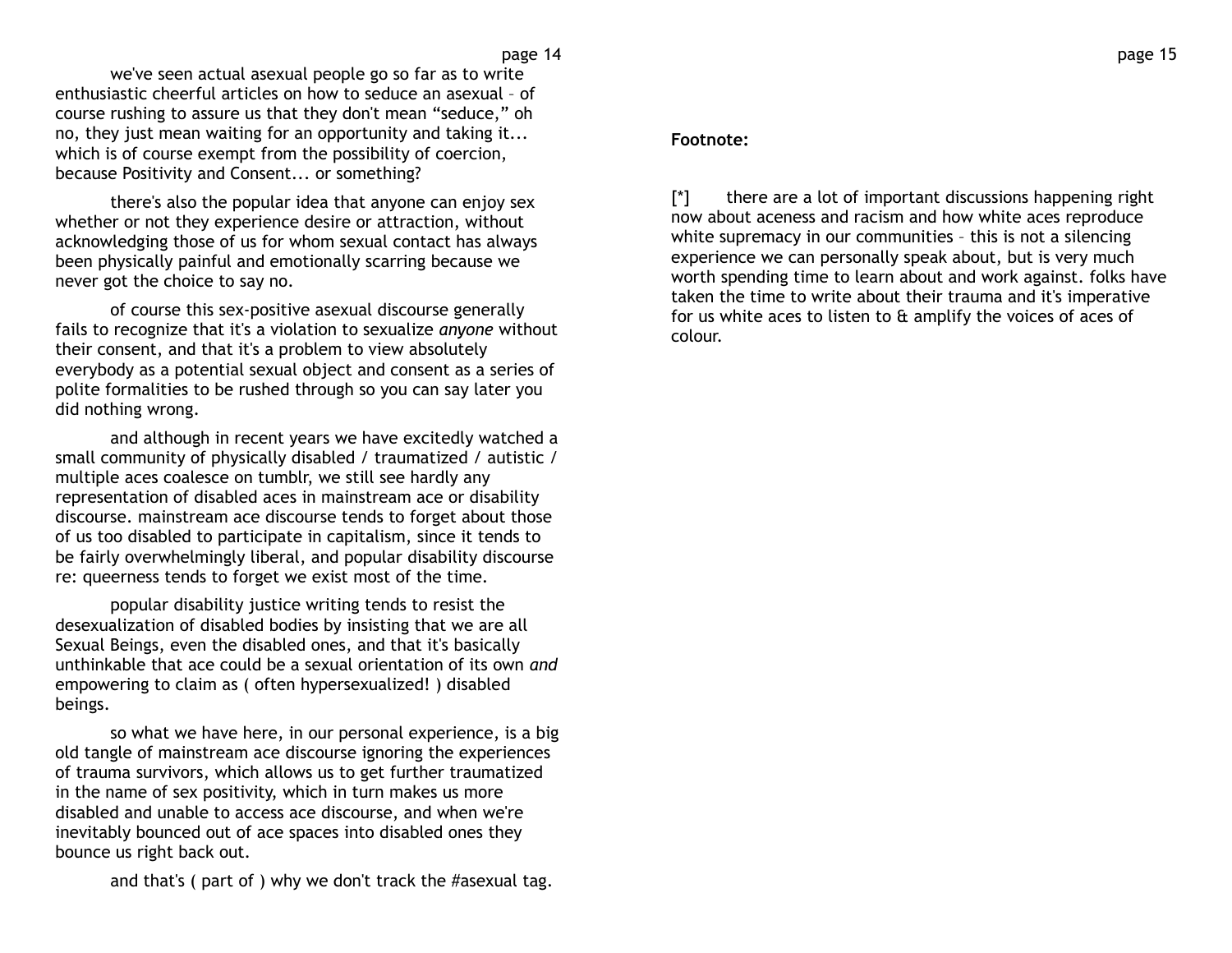### page 16

**Laura**

## *Bio:*

I'm a 41 year old cis woman who lives in the United States and I am a white convert to Islam. I'm sex-averse, non-libidoist, celibate, aromantic, and asexual. I've known about my absence of sexual and romantic attraction since my late teens but didn't have any labels beyond "not interested" until I discovered the concept of asexuality at age 31. My experiences with asexual communities have been entirely online and primarily on Tumblr and on blogs that share audience with Tumblr.

## **"Asexual community politics and sex aversion"**

*cw: non-specific mentions of sexual violence, corrective rape, and medical invalidation of asexuality. Discussion of epistemic violence against sex-averse asexuals.*

If the original question was, "Can I do a particular thing?" "Well, when you try to do that, here are some of the things society might do back", I think our discourses would immediately become a lot more political. And whether or not identity questions ( "Am I an X?" ) can be rephrased as doing questions ( "Can I do Y?" ) might be a good litmus test of the political reality around identities. Because not all ways-of-being ( active ) are politically identical.

–Lisa Millbank[1]

Are all ways of being asexual politically identical? Does society push back more strongly or in different ways against different types of asexual experience?

I believe that the key purpose for which the asexual community should be organized is to support asexuals in finding how they can best lead livable lives as people who do not experience sexual attraction.

Many factors can make a livable life hard to find for a given asexual individual; some of these factors are systemic, institutional, or structural within a particular society and thus require organized efforts to dismantle them.

It is very often the case that factors which do not seem directly related to sexual orientation nonetheless intersect with asexuality in such a way that an asexual member of a marginalized group experiences bias against that group in a different manner than allosexual members of the same group do.

An example I have experienced in my own life is bias against Muslim women who wear hijab ( a headscarf and modest dress ). When a non-Muslim white woman said to me, "Are you one of those people that killed our people?" ( referring to the 9 / 11 terrorist attacks ), I doubt that she was thinking about my sexuality!

And yet the association of Islam with terrorism is part of a larger *desexualization*[2] of visibly Muslim women that I sometimes find a relief as a sex-averse asexual even as I bemoan the thinking behind it.

I thus see Islamophobia as an *asexual issue*. Similarly, bias against people of color, women, people who are poor or economically marginalized, people with disabilities, and people with LGBT identities – all of these are asexual issues because asexuals belong to all of these groups and are affected by these biases.

Where the asexual community is not able to be effective in addressing these issues directly ( for instance, due to its small size, invisibility, or lack of structural power ), I believe that it should seek to form coalitions with other groups that may be better placed to take action.

I also believe that the asexual community must work to structure itself so that it does not reproduce these same systems of bias within itself. This is a task which requires conscious effort as otherwise any sub-group within a society will tend to reproduce the dynamics of the larger society.

page 17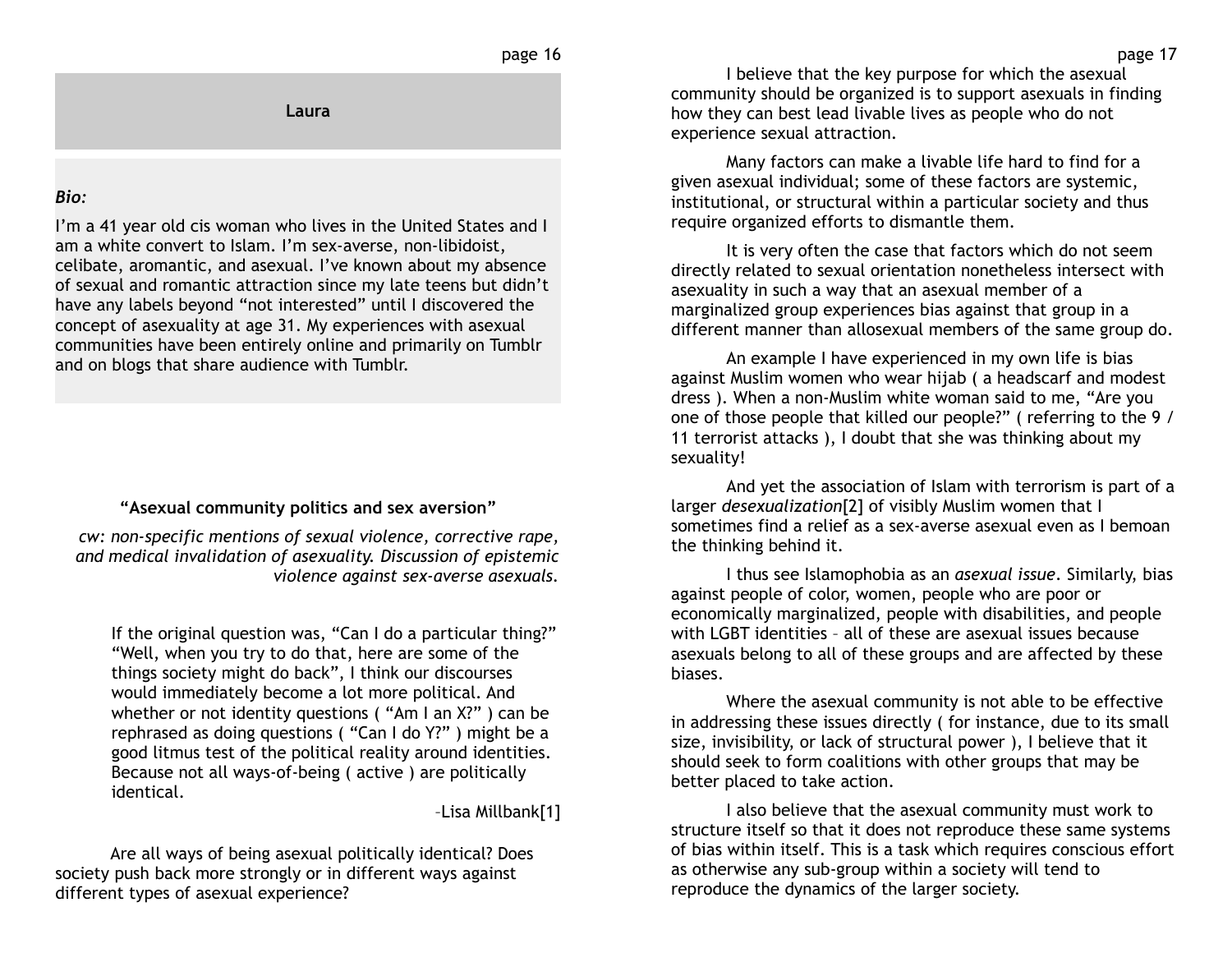I believe that the asexual community should ultimately become anti-racist, anti-patriarchal, anti-capitalist, anticolonialist, anti-ableist, anti-cissexist, anti-heterosexist, and anti every other system of oppressions that we humans have devised.

At the same time, the asexual community is uniquely placed to address those systemic factors – those ways in which societal systems push back and make it hard to lead a livable life - which primarily affect asexuals or which tend to affect asexuals in a significantly different manner than they affect allosexuals.

In particular, I am thinking of compulsory sexuality, sex normativity, amatonormativity, and allonormativity.

These ideologies are closely interlocking and together establish a societal norm to experience sexual attraction ( allonormativity ), to be led by it to engage in sexual activity ( compulsory sexuality ), and to enjoy that activity and to seek it out ( sex normativity ), preferably in ( heteronormative ) romantic / sexual relationships ( amatonormativity ).

As asexual activists often love to assert, asexuals may share a lack of experiencing sexual attraction but differ on almost every other aspect of sexuality – when we include the whole asexual spectrum, with gray-asexuals and demisexuals, we even include variation in the experience of sexual attraction.

Aces may be sexually inactive or active; they may be sexaverse, sex-indifferent, sex-favorable ( I follow the definition[3] of sex favorability as liking sex, seeking it out and wanting it in relationships ) or anywhere in between these positions; they may be alloromantic, gray-aromantic, or aromantic, or reject the concept of romantic orientation entirely.

Because aces differ so much, the ideologies of compulsory sexuality, sex normativity, amatonormativity, and even allonormativity will tend to operate differently upon different types of aces. I believe that these different operations lead to different political placements for various aces (which are further modified by other intersecting identities, as discussed above ).

Specifically, I believe that having society push back on you for being non-normative in multiple ways in regard to sex is a more difficult position than when it primarily pushes back at you for a single non-normative characteristic.

An example is being pushed back at for your lack of sexual activity *and* for your sex aversion *and* for your lack of interest in romantic / sexual relationships or your non-normative experience of them *and* for your lack of sexual attraction.

This is a different experience than when society pushes back at you hardest for your lack of sexual attraction but pushes back much less so, or not at all, in other areas because of your sexual activity, sex favorability, or alloromanticism.

When I said the above on a popular asexual blog, one sentence in a post[4] primarily about other topics, I got more pushback, primarily from sex-favorable aces, than I have received for anything else I've ever written.

The pile-on escalated to the point that the comments section eventually became an unsafe space for me and for several other sex-averse aces, and it left a survivor of sexual violence triggered for several days – and that's just what I know about from people who contacted me privately. Others whom I do not know about may have been harmed as well.

In a post meant to open discussion about specific challenges faced by many sex-averse aces, the conversation was re-centered again and again on sex-favorable aces. When sexaverse aces, including survivors, brought up issues such as medical invalidation and corrective rape, these were ignored or minimized and their specific connection to sex aversion invalidated.

We felt *silenced* by what happened. Actively, violently silenced. Even today, several months later, I am hesitant to post about this topic again to blogs where I usually write and decided to submit it to the *f-ace-ing silence* zine instead.

Why did this epistemic violence occur? I believe it is because the online asexual community has significantly reproduced within itself sex normativity.

Sex normativity is inherent in the structure of our surrounding society and, as I noted above, such structural biases will tend to reproduce themselves in sub-groups unless these groups take conscious action to dismantle the biases. I thus believe that the asexual community needs to consciously structure itself to resist sex normativity.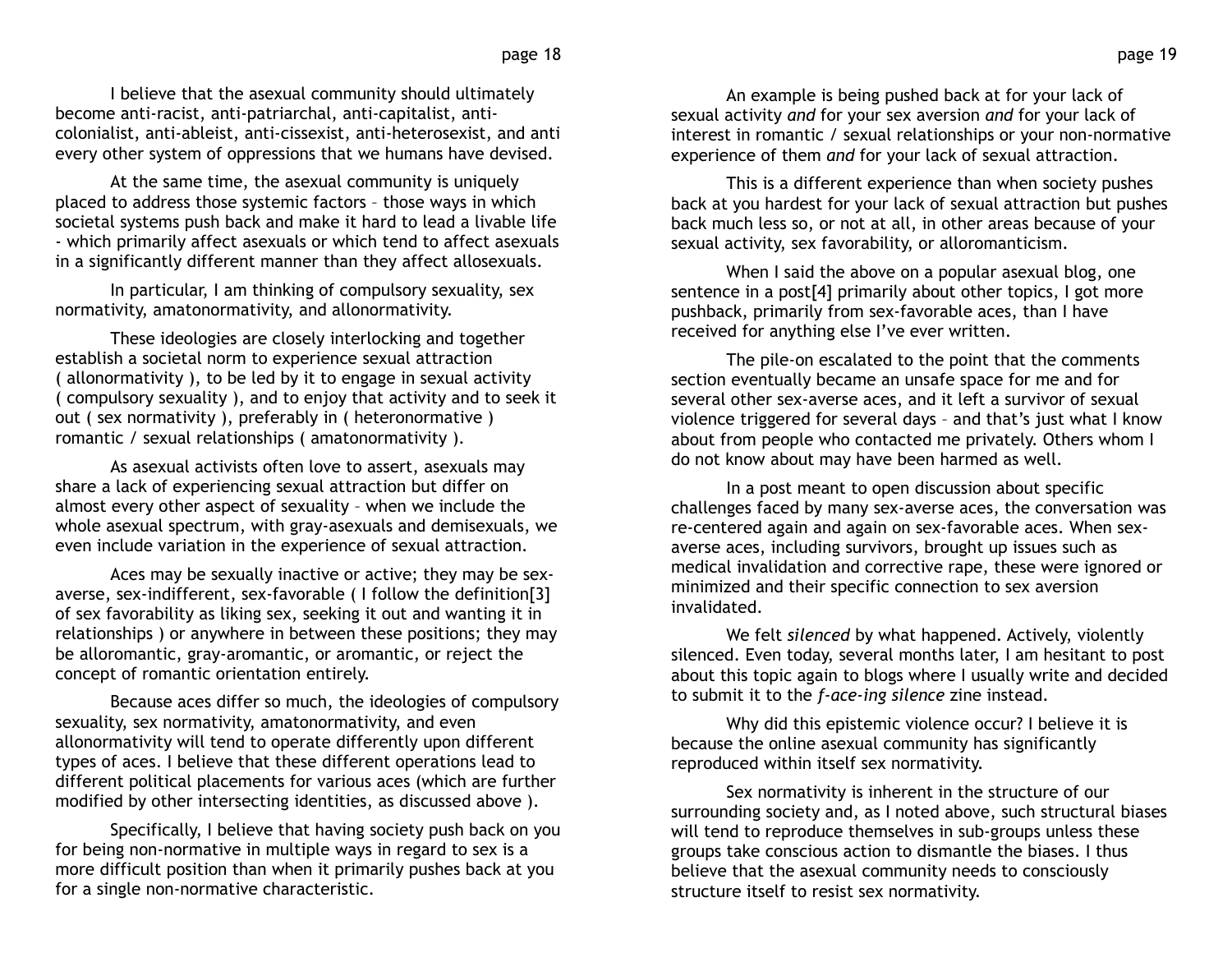How can we do this? First, sex-averse aces should not be made to feel that we are the community's "dirty secret"[5] or that we need to engage in "sex cheerleading"[6] each time that we discuss our sex aversion.

Recognizing that sex-positive discourse tends to exclude and marginalize sex-averse aces and opening up discussion of alternative viewpoints[7] would also go a long way toward making asexual groups safer spaces for sex-averse aces.

Above all, *listen* to sex-averse aces. Listen when we tell you that we have no place else to go. Listen when we tell you that the ways certain issues are framed are harmful to us. Recognize that we are being pushed down by society in a different way than you are and that we need extra support to lead livable lives because of our placement.

Recognize that "some do, some don't" rhetoric about asexuals and sex often not only obscures the actual demographics[8] of the asexual community but also our different political placements.

And realize that the question of political placements is not about the validity of anyone's identity but about how our society is structured.

# **Footnotes**

[1] [http://radtransfem.tumblr.com/post/93491018837/vague](http://radtransfem.tumblr.com/post/93491018837/vague-ramblings-about-tumblr-authorisation-of-identity)[ramblings-about-tumblr-authorisation-of-identity](http://radtransfem.tumblr.com/post/93491018837/vague-ramblings-about-tumblr-authorisation-of-identity)

[2] [http://asexualagenda.wordpress.com/2014/08/04/hijab-as](http://asexualagenda.wordpress.com/2014/08/04/hijab-as-leave-me-alone-im-not-interested/)[leave-me-alone-im-not-interested/](http://asexualagenda.wordpress.com/2014/08/04/hijab-as-leave-me-alone-im-not-interested/)

# [3]

[http://asexualagenda.wordpress.com/2014/07/25/reflections](http://asexualagenda.wordpress.com/2014/07/25/reflections-on-the-use-and-boundaries-of-sex-favourable-asexual-as-a-term/)[on-the-use-and-boundaries-of-sex-favourable-asexual-as-a-term/](http://asexualagenda.wordpress.com/2014/07/25/reflections-on-the-use-and-boundaries-of-sex-favourable-asexual-as-a-term/)

[4] [http://asexualagenda.wordpress.com/2014/08/21/asexual](http://asexualagenda.wordpress.com/2014/08/21/asexual-communities-identity-and-the-question-of-unassailability/)[communities-identity-and-the-question-of-unassailability/](http://asexualagenda.wordpress.com/2014/08/21/asexual-communities-identity-and-the-question-of-unassailability/)

[5] [http://asexualagenda.wordpress.com/2014/06/22/i-am-not](http://asexualagenda.wordpress.com/2014/06/22/i-am-not-your-dirty-secret/)[your-dirty-secret/](http://asexualagenda.wordpress.com/2014/06/22/i-am-not-your-dirty-secret/)

[6] [http://asexualagenda.wordpress.com/2013/12/03/i-am-not](http://asexualagenda.wordpress.com/2013/12/03/i-am-not-your-sex-cheerleader/)[your-sex-cheerleader/](http://asexualagenda.wordpress.com/2013/12/03/i-am-not-your-sex-cheerleader/)

[7] [http://asexualagenda.wordpress.com/2014/07/21/when-the](http://asexualagenda.wordpress.com/2014/07/21/when-the-answer-is-always-no-sex-aversion-and-my-sex-negative-feminism/)[answer-is-always-no-sex-aversion-and-my-sex-negative](http://asexualagenda.wordpress.com/2014/07/21/when-the-answer-is-always-no-sex-aversion-and-my-sex-negative-feminism/)[feminism/](http://asexualagenda.wordpress.com/2014/07/21/when-the-answer-is-always-no-sex-aversion-and-my-sex-negative-feminism/)

[8] [http://ace-muslim.tumblr.com/post/65198535942/so-its-ace](http://ace-muslim.tumblr.com/post/65198535942/so-its-ace-awareness-week-which-is-200-necessary-and)[awareness-week-which-is-200-necessary-and](http://ace-muslim.tumblr.com/post/65198535942/so-its-ace-awareness-week-which-is-200-necessary-and)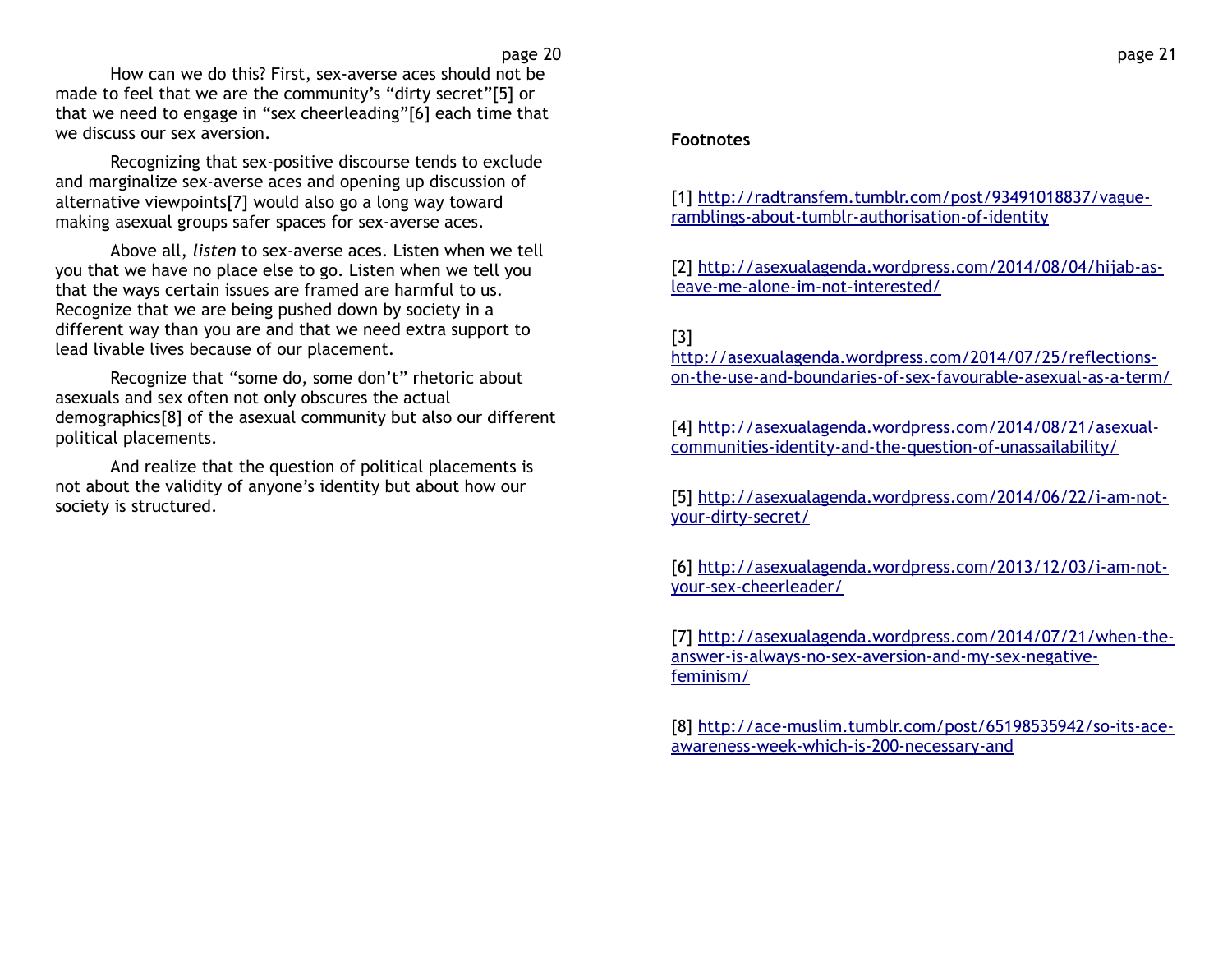page 22

**Anonymous**

### *Bio:*

I am Canadian, caucasian, twenty two, transgender ( pretransition FtM, to be specific ), and far more aromantic than asexual. A writer, reader, gamer, cook, and incurable lover of the grotesque.'

#### \*\*\*\*\*\*\*\*\*\*\*\*\*\*\*\*\*\*\*\*\*\*\*\*\*\*\*\*\*\*

Being aromantic, I've always felt as though it is far less accepted than asexuality. It disappoints a lot of aces who see you as their chance for that One True Relationship, and it's erased by the party line of "we're just like the rest of you, minus sexual attraction!

#### \*\*\*\*\*\*\*\*\*\*\*\*\*\*\*\*\*\*\*\*\*\*\*\*\*\*\*\*\*\*

I tap my fingers against the mouse in anticipation, watching as introductions and menus flash across my screen. It isn't the first time I've introduced someone to the game in question, and as always, I look forward to playing the occasionally mischievous mentor.

The evening proceeds well. We're a team, in success and catastrophic failure. It's heady, it's exciting, and I almost miss the point at which they begin to flirt.

When my awareness does catch up to what is going on, it feels like a familiar stone dropping into my stomach. This was a person I met in an asexual space, their romantic orientation undefined, and I'd almost dared to hope.

Weeks later, one of our conversations turns to the subject of romantic orientations. Their tone becomes hesitant and dubious as the question is voiced - "You aren't aromantic, are you?"

My answer is reluctant, and the time that we spend together begins to dwindle. Soon, we no longer speak.

I'm wandering through a game of my own with AVEN chat open in another window. Joking and chatting with a stranger in that peculiar late-night giddiness, where silliness abounds and everything seems like an appropriate topic.

Then comes the lament on their part - "How come everyone I'm interested in is aromantic?"

I say so little about it at the time, but in the wake of their disappointed statement, I can feel my value in the conversation lessening. It is a dismissal, however roundabout, of that which I CAN offer to another person.

I meet someone who is explicitly aromantic, and at first, things seem to go so well. We have our differences, but most of them are easily surmounted or accepted. Months pass, and gradually, they dominate the time that I once set aside for myself.

Finally, I've had more than enough, and I try to tell them so. I explain my fear - that they styled it as a platonic engagement from the start, yet they're trying to create something exclusive and utterly subversive of my boundaries. Something that is an unwanted romantic relationship in everything but its labels.

Their response is dismissal followed by furious offence, and very soon, we cease to speak to each other entirely.

Encounters such as these seem to deliver a clear message - that what I can give in a relationship is not enough, even for an asexual. That I am less, a disappointment, because of the connections that I won't sustain. Asexuals often lament the physical intimacy that allosexuals may try to demand of them, yet so easily, some turn around and demand another sort of intimacy from their fellows.

page 23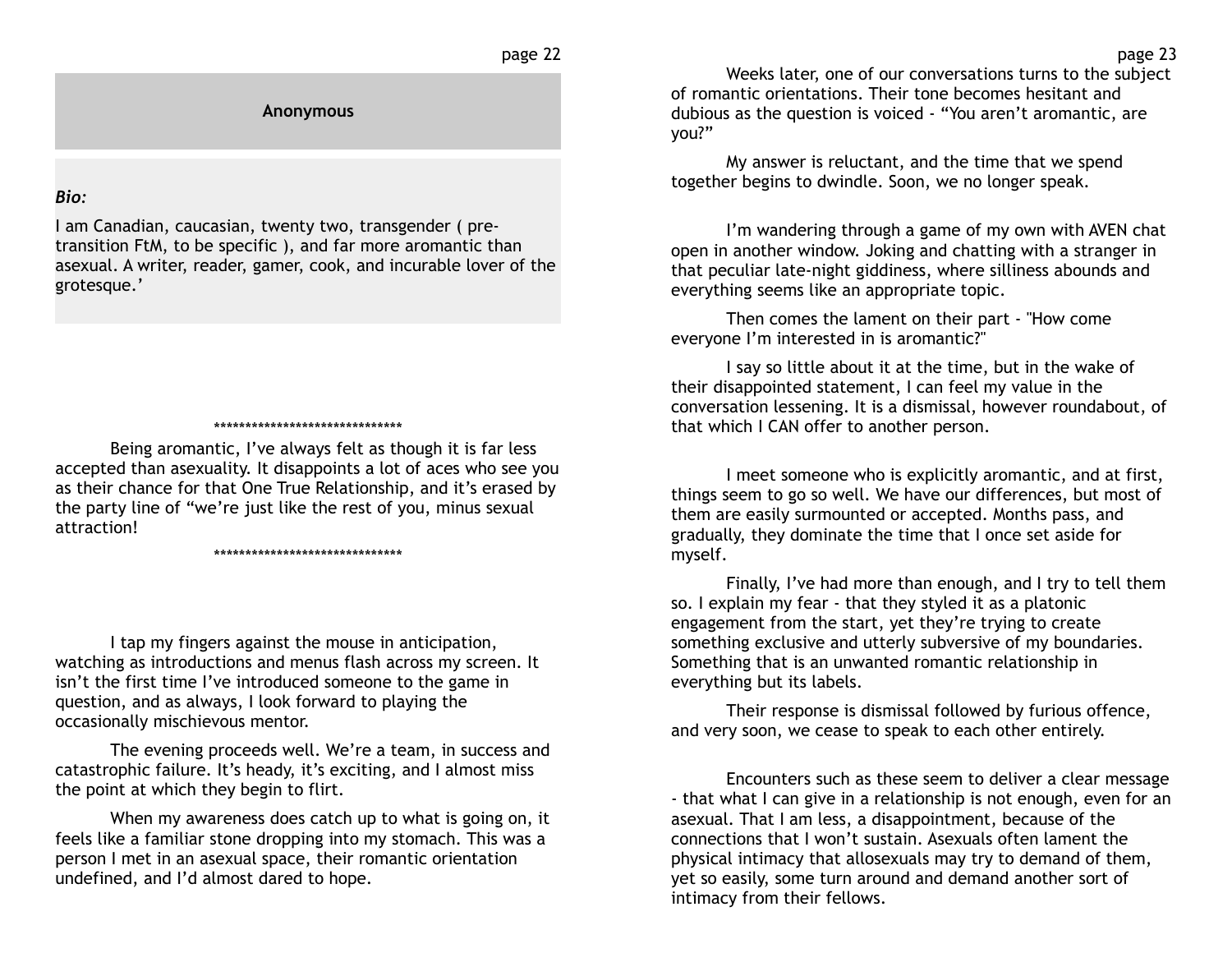There are many things that I can be to others, that I want to be. The support when they are down. The virtual gun at their side. The other writer who gleefully assists in hashing out story ideas long after all parties involved should have been in bed.

Not the one and only, not the other half. Not the 'significant other', a term I loathe for how it implies that other relationships are, by definition, insignificant.

What I want is fun, meaningful, yet always respectful of the boundaries and proclivities of its participants. Something that does not begrudge them their associations with other people, or the time and space they must take for themselves in order to be emotionally healthy.

Unfortunately, even among people who DO identify as aromantic, it seems as though that dynamic can be difficult to find. We've all seen the cultural expectation expressed and retold, in media, in our own interpersonal dealings and those of others.

The idea that a sufficiently close relationship, even one that is not explicitly romantic or exclusive, should have no such borders or limits. That if a person closes off a part of themself, it has to be for a negative reason.

In truth, those borders and limits can be incredibly beneficial, for individuals and relationships both. They provide a clear sense of who you are, what you like, what is yours, and what you will tolerate in regards to those things. When properly discussed in any sort of relationship, they can lend a depth of understanding and trust that would otherwise be impossible.

You know what will make the other party most happy and comfortable, and they know the same for you. Disagreements can be handled more easily, and are less likely to occur in the first place when it is clear where the lines are drawn.

Perhaps in some relationships, establishing these boundaries will be as simple as asking the other person not to discuss a subject that makes you uneasy, or requesting that they refrain from contacting you during a block of time that is explicitly set aside for solitude.

When it involves something as major as a form that the relationship can never take, however, communicating and RESPECTING these limits becomes all the more vital.

Acting as if a person is broken for maintaining such borders, or as if they're withholding something to which you have a right, is only going to drive them away from you and whatever company the two of you could have shared.

Imagine inviting someone into your home for a cup of tea, a video game, whatever you might enjoy doing with another person. Imagine if they responded to your hospitality by kicking off their shoes and immediately crossing the room to one of its closed doors, tugging against its stubborn handle. Throwing their weight against it, announcing its locked state to you as though it was some sort of problem to be fixed.

Dumbstruck, you try to explain to them that it's meant to be locked – that the room's contents aren't for them. They're quick to take offence at that, kicking the base of the door and insisting that every room of your house ought to be open to them.

That is how it feels when someone finds one door of my heart open, admitting them in friendship, and assumes that they'll naturally be able to proceed into its other chambers.

I try to tell them that no offence is meant, that no one else is allowed through those doors, and suddenly I'm a villain. I've been misusing their affections, or leading them on. I'm afraid, cruel, or don't realize my own desires.

Eventually, I pull back. I stop opening myself to others in hope, even in asexual spaces, where people should best understand how it feels to be pressed for a relationship in which they can't or won't engage. I stop allowing people into my 'home', and when they knock on its door unbidden, I cringe to think of what it might mean.

So what is it that I'm trying to say through anecdotes and metaphors?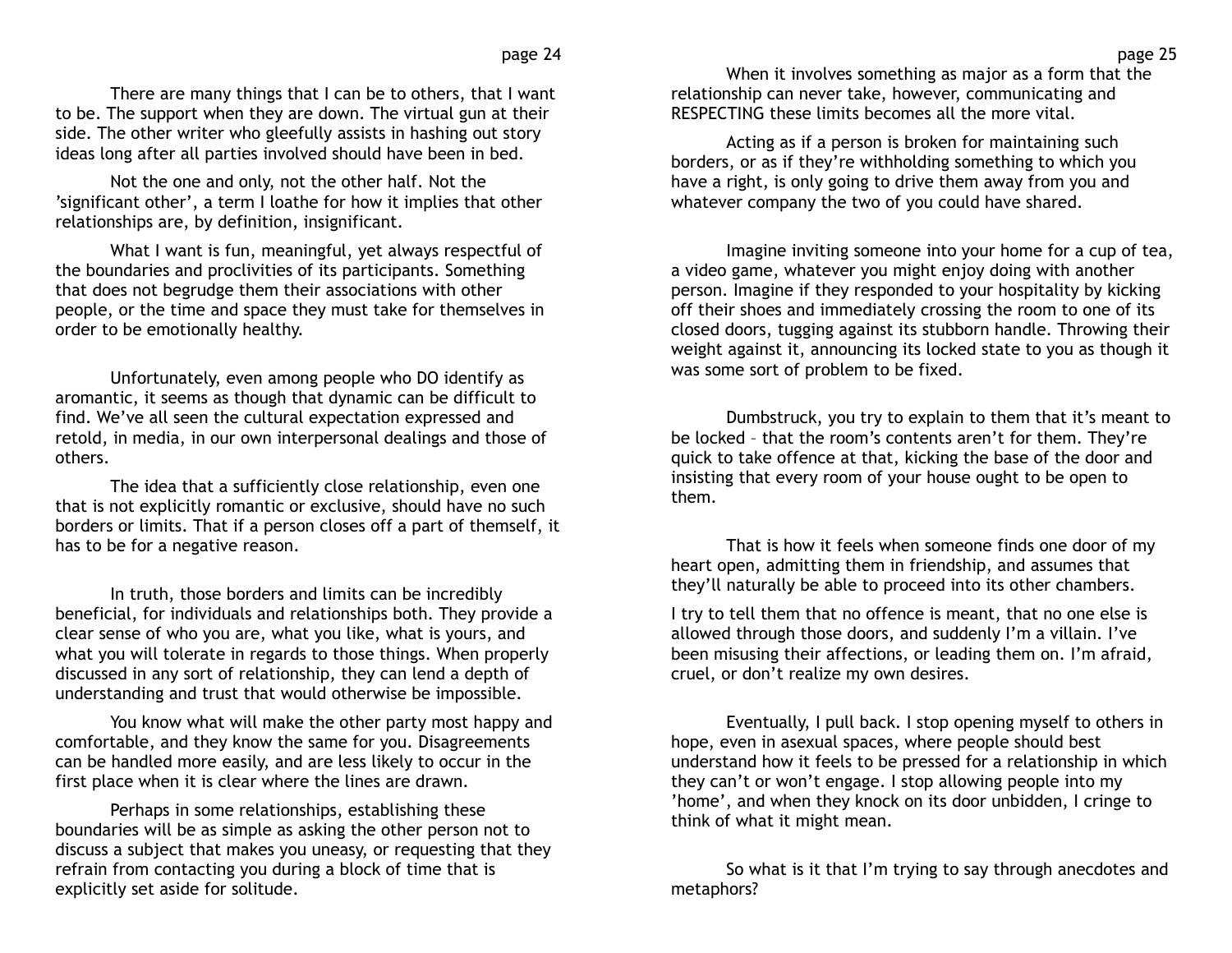That I'm not lesser. I'm not afraid, standoffish, or unsure of my own mind. That it hurts to be devalued, and to face the breach of trust that comes when someone tries to sidestep my boundaries in the guise of friendship.

I know for a fact that I'm not the only one who has pulled back from AVEN on account of these experiences. That bias is there, that sense of quiet erasure and devaluing. All I ask you to do is think the next time you're speaking with an aromantic person, especially one of an introverted bent. They may not be your lover, your sweetie, your 'one and only', but there is so much else that they can bring to a relationship.

### **Omnes et Nihil**

### **Bio:**

I'm a 30-year-old queer asexual non-binary freak of the ( sortof- Jewish ) white person variety, and enough of a hard-hitting feminist to get regularly called a bitch. I'm in the *really* dark grey zone of the aromantic spectrum to the point of being aroace. I don't do the romance / dating thing and I really never have. I hail from a large Canadian city where I spend a lot of time alone with the cat who claims me as her person.

#### \*\*\*\*\*\*\*\*\*\*\*\*\*\*\*\*\*\*\*\*\*\*\*\*\*\*\*\*\*\*

This piece is about my experiences in high school— more than a decade ago. I endured a lot of harassment as a teen related to my aroaceness, and much of that played out in ways that were specific to me also being a *fat girl*. It feels a little strange to be writing about that now, since that's no longer my experience: I'm neither fat, nor a girl ( or woman ).

I never tried to change either of those things— they changed on their own. ( The body changes were largely related to chronic health issues: my fatter teen body was stronger, healthier and much more natural for me than the unremarkably thin-ish version I occupy now ).

I don't know how my high school experience might have been different if I hadn't have ( still ) been occupying "girl" space or if I hadn't have been fat ( or if I'd have been ashamed of my body and / or trying to make myself smaller— I wasn't ). I'm sure my peers still would have targeted me as aroace. But they probably would have done it differently. And no doubt they also would have done it differently if I wasn't white.

\*\*\*\*\*\*\*\*\*\*\*\*\*\*\*\*\*\*\*\*\*\*\*\*\*\*\*\*\*\*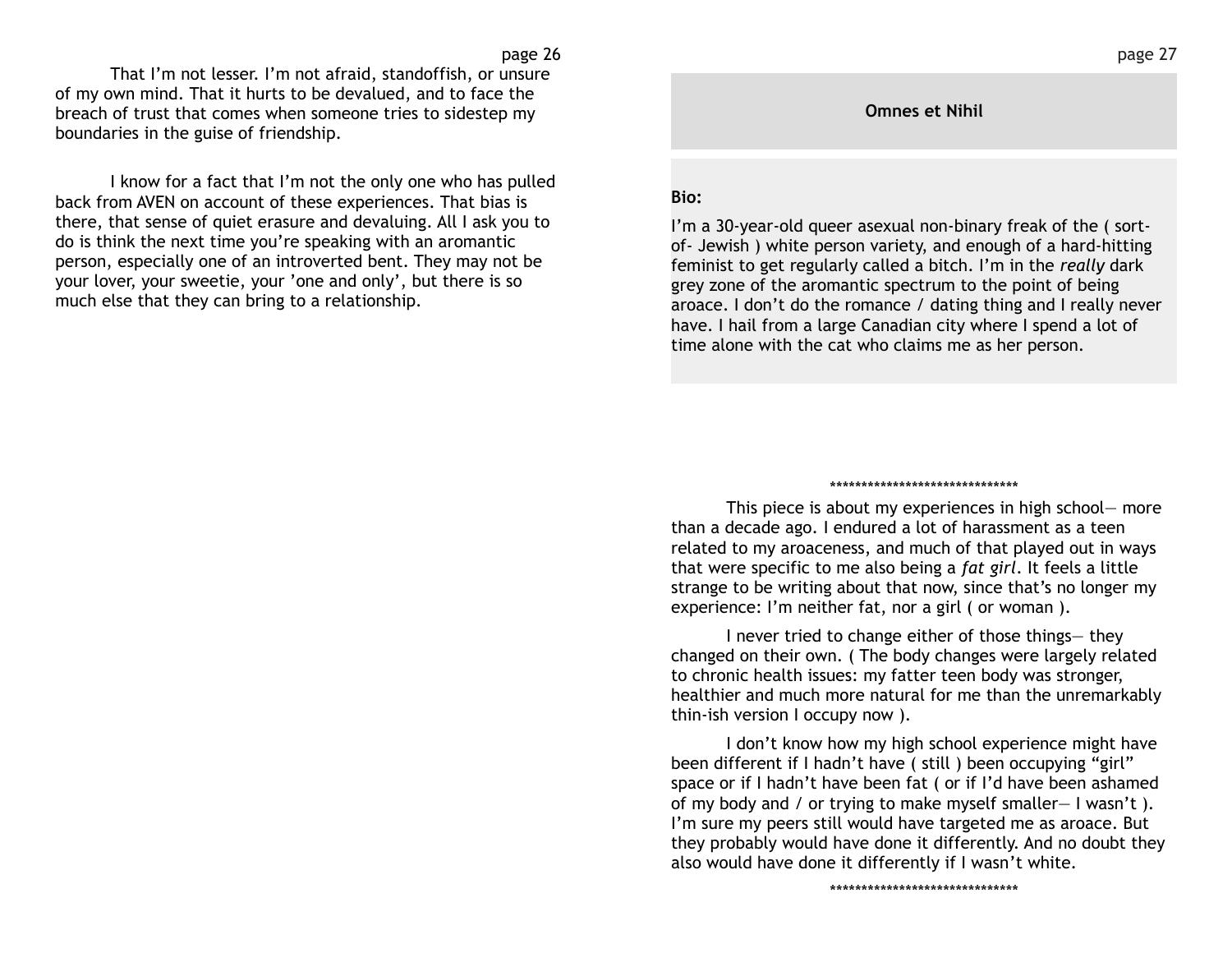# **"High School, Harassment & other Hindrances of an Aroace"**

*cw: discussion of bullying ( including severe threats ), sexual harassment, homophobia, fatphobia, ciscentrism; mention of sexual coercion, masturbation and semen*

There's a story of aces in high school who didn't know about asexuality. It's a story of feeling out of place, alone, of not understanding what other people are experiencing, of not "getting it". It's a story of feeling left out, and of trying to fit in and never quite getting there. It's a story of feeling broken.

I never felt broken for being asexual.

I didn't know asexuality was a thing when I was in high school. Having access to that information and language would have helped me make more sense out of myself and the world. But I never felt broken for being asexual.

And I never tried to fit in either. I was so far off the mark that it wouldn't have helped— I had nothing to gain from trying, no benefit to complying. Trying to fit in is only an option for people who are close enough to "normal" that there's at least some possibility it will work. I never had that.

I didn't feel broken and people didn't treat me like I was broken. They treated me like I had no right to exist.

Where are the stories in aces spaces from people who were nowhere near "normal" in high school? Feeling broken sucks. It's important to talk about it. But it's not the only thing that sucks.

\*\*\*\*\*

I was a multidimensional, consummate freak. I experienced my asexuality as just another aspect of my freakishness. But it was also central to my high school experience and to how my peers treated me. I was harassed a lot in high school. And it was ace-specific.

I was the socially awkward, loner kid. I was the fat kid with the big breasts. I didn't have celebrity crushes, hadn't seen whatever movie, didn't know that song and didn't care to.

I was the smart kid who used too many big words that nobody understood.

I was the weird kid who did strange things, like scrawling song lyrics on empty classroom blackboards, and sometimes went for days without speaking.

When I did say stuff, I had too many opinions, was too political, too philosophical, too abstract— especially for a girl. When I said stuff, I wasn't talking about boys.

It mattered that I was a girl, even though I never did "girl" right. I was a gender-nonconforming queer kid— but I didn't even do that right. I was never a tomboy, defiantly femme or visibly genderqueer. I was just an odd-looking, odd-acting misfit.

I got the typical "dyke" harassment. But I got a lot of other stuff too.

Adults call it bullying. But that's a misleading.

So much of the "bullying" high school girls endure is actually sexual harassment. For girls who seem to want sex with boys, it's *because* they want sex with boys. For girls who don't ( or who aren't eager enough to please or to follow commands ) it's *because* they don't or aren't eager enough. Slut-shaming, lesbo-shaming, prude-shaming. Sometimes all together. Often all together.

And it's always worse for girls whose bodies and selfpresentations aren't what they're supposed to be— in my case, as an improperly gendered fat girl.

It went further than that though. I didn't know asexuality was a thing, and they didn't know asexuality was a thing. But they all knew there was *something* going on with that.

I dressed in the least sexual way possible ( which isn't hard for a fat girl ) and was the only girl in school whose kilt actually did come to down to my knee.

I didn't flirt. I didn't make sexual jokes, let alone understand them. I didn't comment on who was "cute" or "hot". I was never into New Kids, JTT or Leo DiCaprio.

Nobody ever asked me out on a date *and I was good with that*. ( And I certainly never tried to initiate anything date-like. )

I was a stone-cold aroace robot, at least as far as they saw me.[1] So that's how they approached me.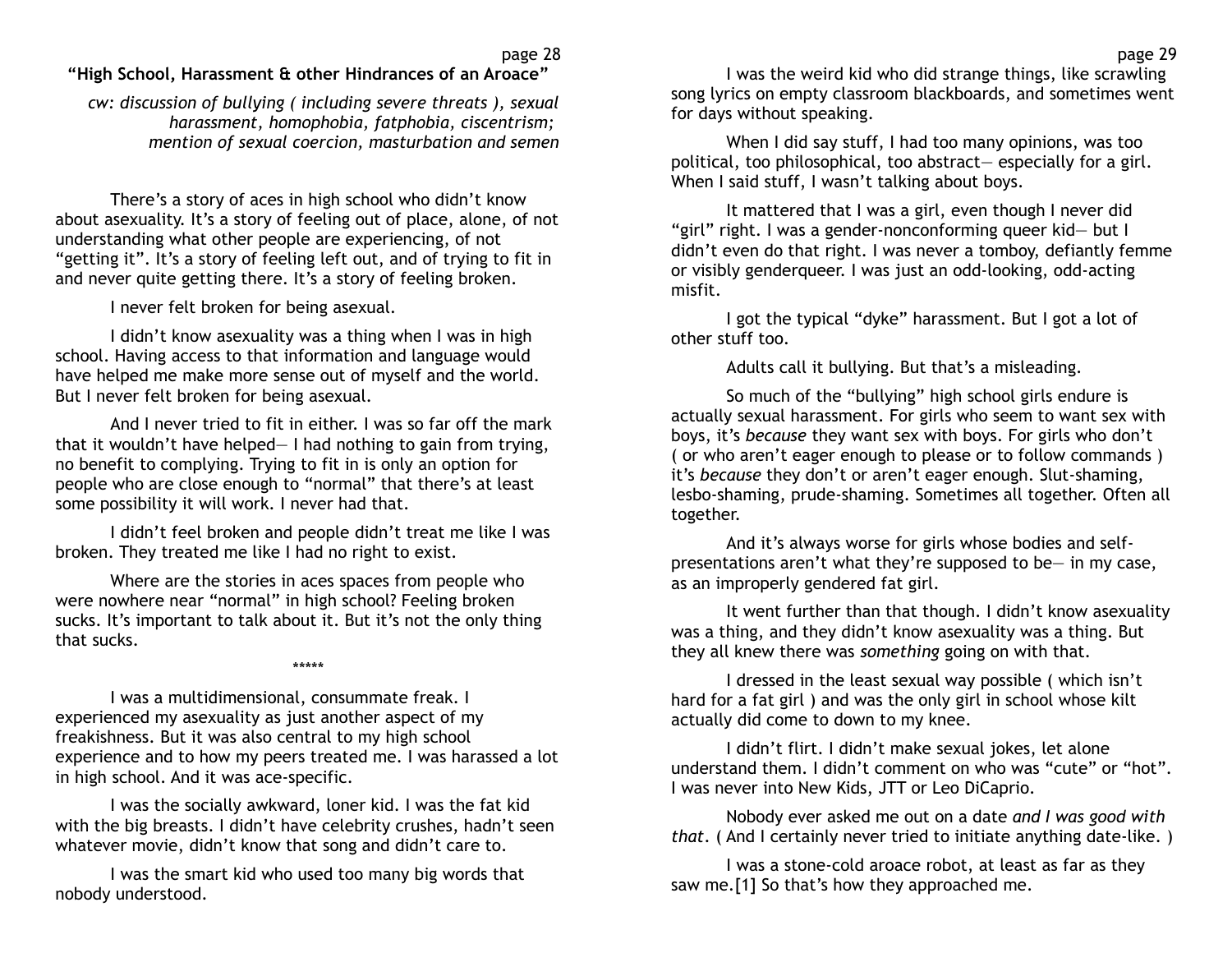So much of their harassment turned so explicitly sexual. Mostly rumours and stories about me...

- stripping naked in front of people and doing various sexually aggressive things;
- working at a strip club ( or as a street sex worker ) for men, while also being a lesbian
- having lots of unrequited love for girls, boys and teachers that I allegedly dealt with via non-consensual sexually aggressive exhibitionism
- masturbating all the time even in class ( and putting my hand on my knee apparently constituted "masturbation" when I did it— I still don't understand how )

So much of this harassment was bound up in heterosexist misogyny and fat-phobia, because a fat girl's desires are always inappropriate and funny. If I wasn't showing any sexual or romantic desires ( especially none toward boys ), it must have been because there were just too many.

Some of these people also had other more intense ways of harassing me, without having to reveal who they were. Naked barbie dolls bound together, hanging on my locker, with death threats and letters telling me I should kill myself.

When you don't know who the threats are coming from, it could be anyone. You stay away from everybody. That's a really effective strategy for isolating someone— not that I wasn't isolated enough already.

Sometimes they did confront me directly. And when they did, it was everything together.

My favourite was them asking me how many calories were in tablespoon of sperm. ( In the mythology they'd constructed around me, I was fat because I performed so many blow-jobs without condoms— and swallowed so much seminal fluid... but don't forget that I was also a dyke. )

There's just so much going on with that. Heterosexism, misogyny, fatphobia, hypersexualisation, slut-shaming...

Practically, it was an aggressive sexually-focused question deliberately designed to make me— *the prude—* uncomfortable.

It was a science question designed to thwart me, *the science geek*, presuming I wouldn't know the answer *because* I was a prude ( and if I did know, it was because I was a slut ).

I often considered trying to dig up the calorie count, so I'd have something to tell them when they asked me again— they always did ask me again.[2]

But back in 2000, things like that weren't so easy to find online. And I also knew that if I gave them a number, that would somehow prove that I was indeed doing what they said I was doing... and they'd probably just come at me with something worse.

\*\*\*\*\*

All that harassment I endured in high school really was about my aroaceness.

I was always a freak but in middle school, they mostly just thought of me as odd and ignored me. I'd have to actually *do* or *say* something weird for people to get on my case.

These were things that basically showed how "not normal" I was overall. Things like counting shoelaces ( sort of dissociation-related ); earnestly answering rhetorical questions or interpreting people's comments too literally; overshooting the socially acceptable number of words permitted for obscure scientific trivia; or failing to meet the tween girl minimum daily requirement of self-abasement, etc. But they were things I had to do / say.

As long as I kept my mouth shut, I was okay. And sometimes people even enjoyed my quirkiness.

Things started getting worse around ages 12-13... and went downhill in from there. High school was not fun, and there was no way out. It wasn't about what I did or said anymore.

That shift was timed for puberty. But it wasn't about how bodies change. It was about the other stuff. Sexuality was starting to be a *thing* for them. And it just wasn't part of my experience.

They wouldn't have harassed me the way they did if I'd have been cooing along with them, talking about crushes and romantic feelings. They wouldn't have targeted my asexuality to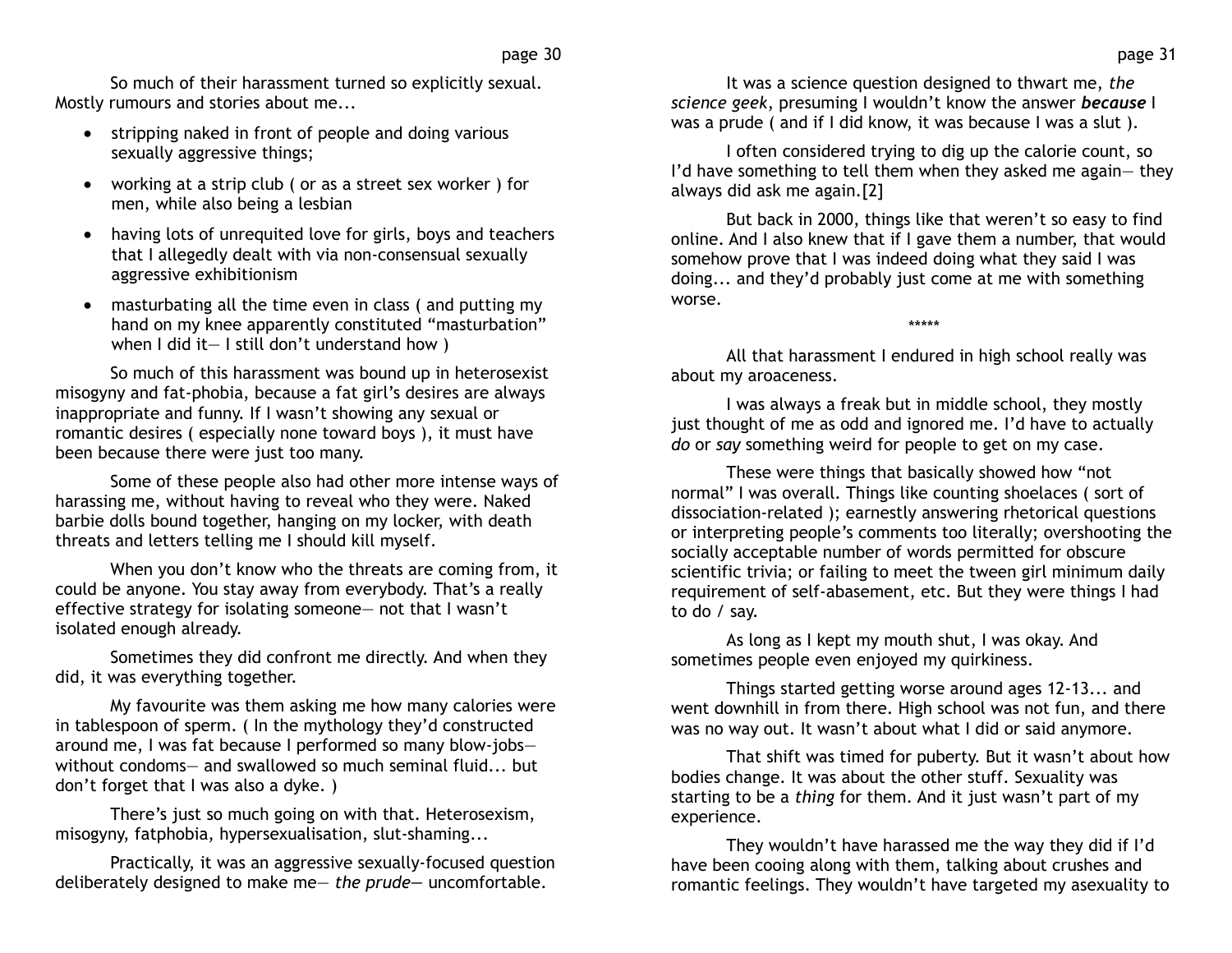the extend they did— sexually harassed me to that degree— if I'd have been expressing romantic feelings and attractions. If I'd have ever been into the early-teen movie group "dates" ( the ones that simply required sitting beside your "date" among a group of peers, without any touching or kissing ).

They wouldn't have latched onto my asexuality if I'd have at least been doing "romantic" right ( or at all ). Or if I'd ever even tried it.

That's not to say that romantically inclined aces don't face problems. But they're not the *same* problems overall, and they don't work the same ways.[3]

And enough of my peers were interested in "hooking up" but not dating... and they didn't get harassed for it. So I don't think my aromanticism would have been a problem the way it was if I hadn't also been asexual.

My aromanticism led people to torment me for being asexual because people couldn't separate these two aspects of me. My aromanticism defined my experience of being asexual in high school. ( It still defines my experience of being ace. )

My aromanticism is part of my asexuality. My asexuality and my aromanticism cannot be separated and my experience bears that out.

I'm not just ace and aro, or aro and ace. I'm aroace. And that matters.

### \*\*\*\*\*

There seems to be increasing emphasis in ace spaces on separating aromanticism from asexuality... in the name of aromantic visibility.

Some of that is in response to aro-erasing ace visibility efforts emphasising how we're "just like everybody else!"

But at least some of that pressure is coming from the emerging not-specifically-ace ( which is sometimes the specifically non-ace ) aromantic community and its emphasis on distancing aromanticism from asexuality.

Here's the problem: asexuality and aromanticism aren't parallel. Aromanticism is not about asexuality, but asexuality is a little bit about aromanticism.

( Aromantic and other ) ace folks created the language of romantic orientation and aromanticism, from an ace / aro intersection that was squarely under the asexual umbrella. The not-specifically-ace aromantic community would not exist without those tools.

It's not that non-asexual aromantic people didn't exist before that, but the language didn't exist for them to find each other, to build community along those lines.

For as long as there was an "asexual umbrella", the aromanticism of aroaces has always belonged under it and been rightly represented by it for those of us who experience it that way. That doesn't stop, change or become invalid because a separate aromantic community emerged.

The ace umbrella isn't the only place where aromanticism belongs. But it is one place where aromanticism belongs. And taking aromanticism away from asexuality does not promote aromantic visibility.

For those of us who experience our aromanticism and asexuality together, forcibly separating aromanticism from asexuality erases our experiences, erases us.

We get in the way of the oversimplified stories a lot of people want to tell about aromanticism and asexuality— about parallel and independent romantic and sexual orientations.

There's a reason the ace community has a much higher proportion of aromantic folks than the non-ace majority. And there's also a reason why descriptors like WTFromantic are so popular ( but ones like WTFsexual are much less so... and are more likely to be used to mean something else that's not acerelated ).

Taking the aromanticism that has always been in asexuality *out of asexuality* is silencing a lot of conversations.

I was severely harassed for being aroace. And that adolescent "bullying" left a lot of damage. It's been years nearly half my life— and I can still see its effects on how I interact with people ( or don't ), especially in my *personal* life.

I didn't feel broken for being asexual. But in some ways, the way they treated me for being aroace actually kind of did *make me broken*.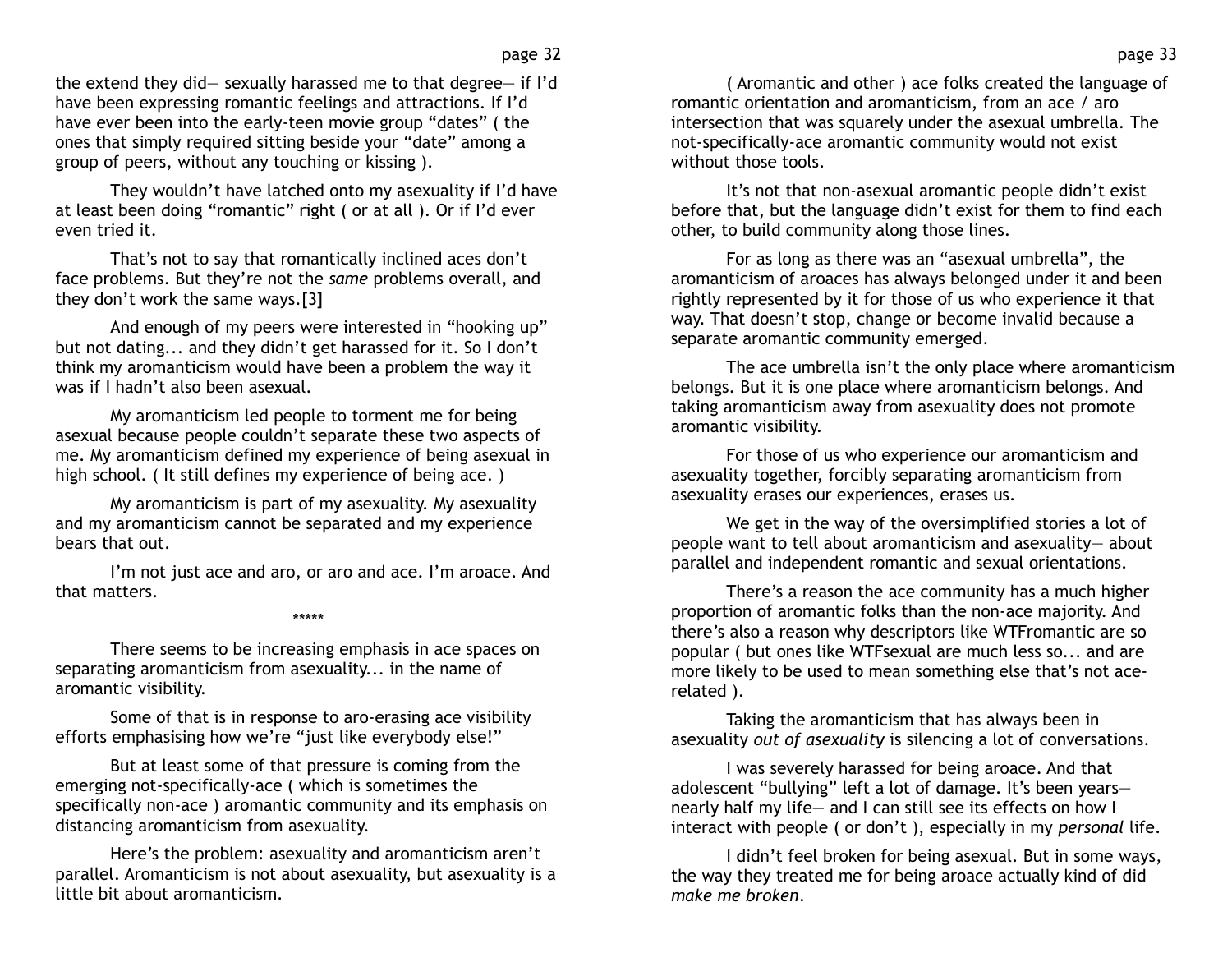# **Footnotes:**

[1] I am not actually a robot.

[2] I looked it up while writing this. Estimates range from 5 to 25 calories per teaspoon of semen ( depending on the sperm count ), which would translate to 15 to 75 calories per tablespoon. And one tablespoon of semen represents between about 3 and 7 unprotected blow-jobs performed on semenproducing people— typically, but not necessarily, men.

[3] Non-aro aces are more likely to date. And with dating comes sexual coercion and violence... in a rape culture context of compulsory sexuality. That violence is systemically supported, but it plays out one-on-one. You know where the threat is coming from, *who* is going to do the thing. It's not like everyone-andanyone is against you.

Non-aro aces are presumably still subject to regular sexual harassment— especially girls ( trans, cis, otherwise ), nonbinary youth and gender non-conforming boys. And that harassment is never okay.

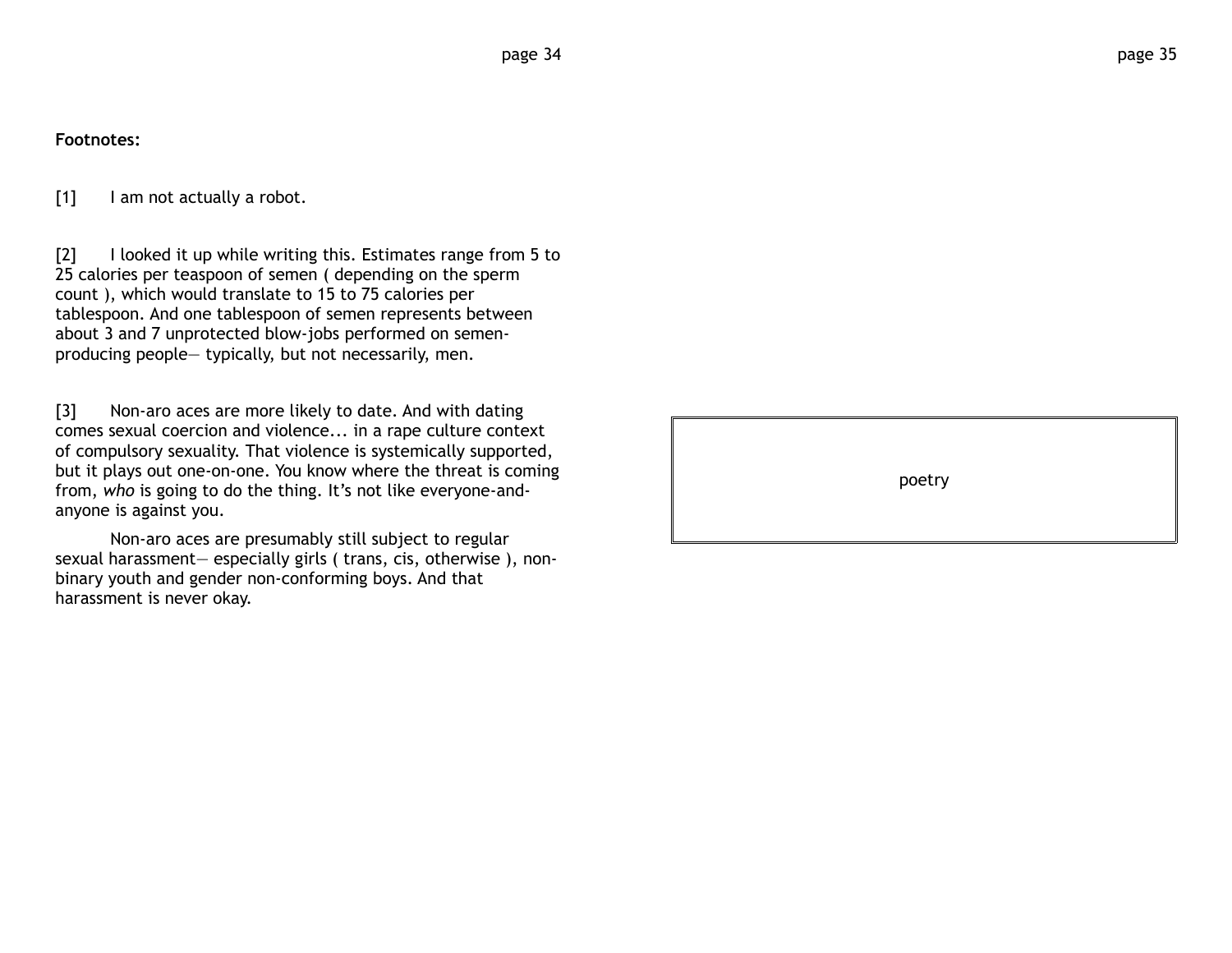**E.M. Eccher**

## *Bio:*

H.M. Eccher is a 19-year old married hetero-romantic asexual Caucasian female from the midwestern United States. Her subjects most commonly include experiences in her own life or stories she has heard from others. She has recently found solace in the asexual community at the AVEN.

Both "Used" and "Secrets of the Assault" were written in 2013.

**"Used"**

I am a piece

of faded lined paper

whose boarders grow only dimmer

whose edges drift slowly away

in waiting

for a strong, sharp pen to make its mark.

Unable to see the whispering lines, he asks where he might tread,

and I answer in riddles.

Frustrated, he asks, "here?"

"Sure," I reply, wanting only to be somehow useful, "why not?"

A soft sound like a butterfly's scream escapes as my lines fight for what is theirs

and are forgotten; I tell myself it is

beautiful. After all,

what do I know?

I am but a piece

of faded lined paper.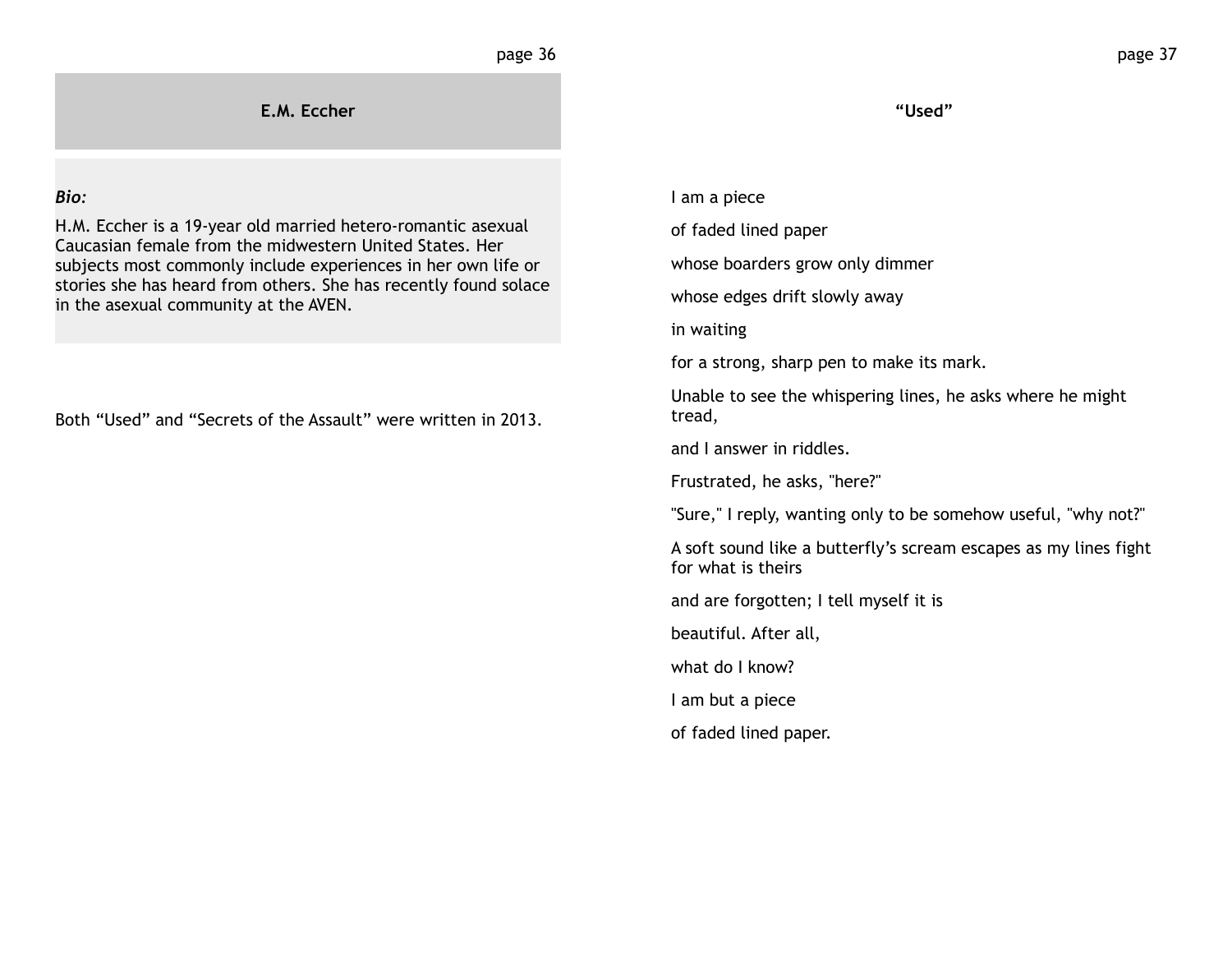## page 38

### **"Secrets of the Assault"**

Today I felt something bold, liberating something strong and free that had my hands shaking something I'd feared would someday overtake me and, without thinking, I embraced it.

And I tried to hold on to this freedom; at last energy had sprung up, and not from the past but the future, oh the many roles I could cast and oh the many forms I could take.

It's hard to believe after all of this time that now that I'm here, I've got something to hide I have brand-new secrets I could bury inside and the decision is solely my own.

And I was SO MATURE on the funeral pyres of all my emotions and all my desires because adults like it if you can walk through the fires without ever feeling a thing.

"It's O.K. to be weak," but they secretly wish that, for once, their comfort wouldn't be missed, that they could run along and my strength would replenish from an alternative source.

So I chose myself and I went it alone and I tried not to ask for help from my own family and friends, and now what I know is I cannot feel a thing.

I suppose I could be happy or I could be sad, but I couldn't be romantic and I couldn't be mad I couldn't fall in love because "that selfish lad" would hurt me and leave me in tears.

And oh I'm protected and oh I'm so safe but these ropes 'round my wrists are beginning to chafe I see something worth trying, worth my tears, worth the chase, and finally they start to let go.

Maybe if I'd seen a little more pain, a little more sorrow, a little less gain fewer days of sunshine and a little more rain, then I would have been prepared.

But maybe if the outside saw the hope from above that gives me my light and makes me feel loved it would remove the armor and gloves and join hands and stand strong for peace.

And I guess the emotion I felt today is gone now, burned out, fluttered away because sensibility is the rule I obey and maybe that's fine, after all.